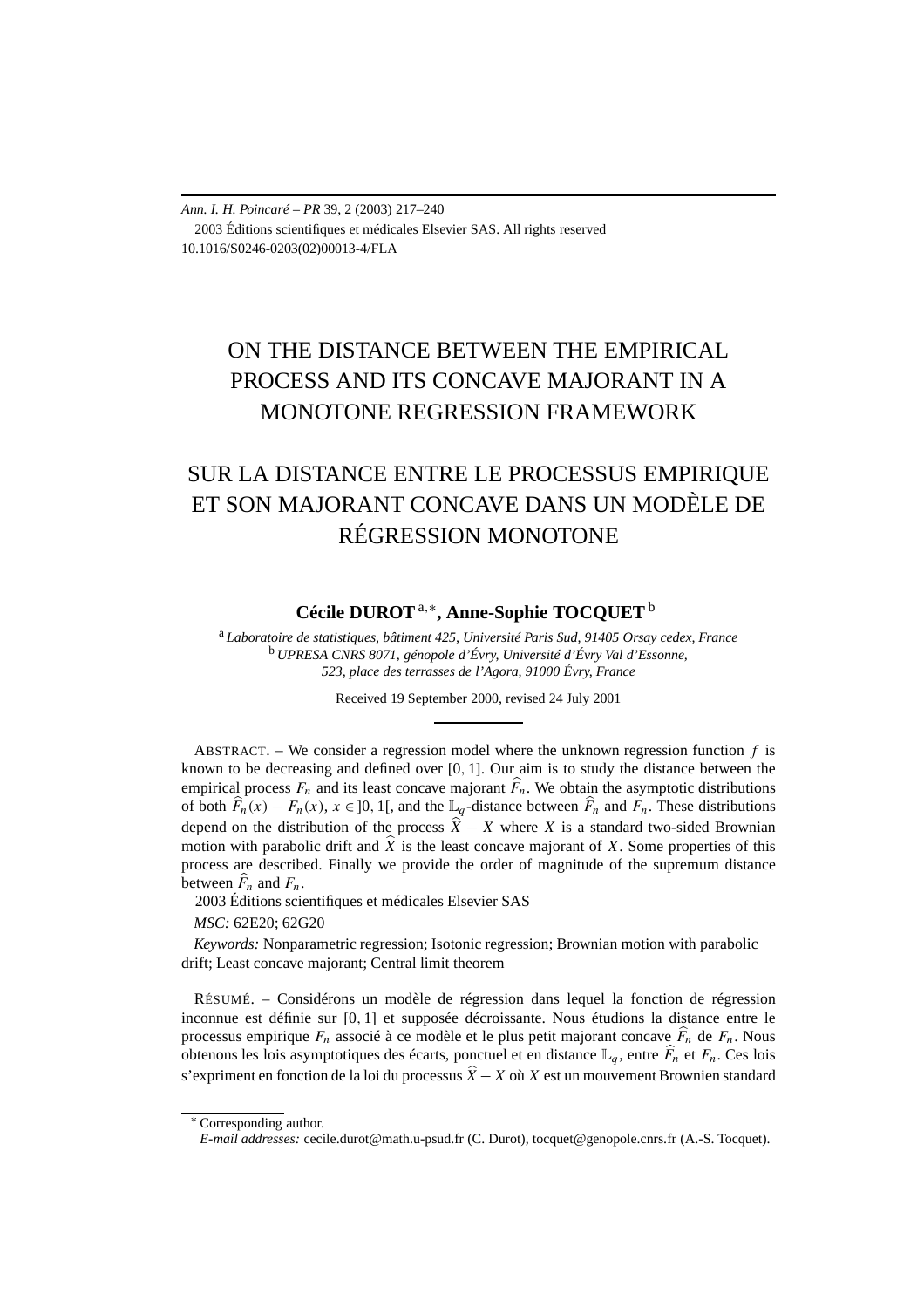sur  $\mathbb R$  avec dérive parabolique et  $\hat{X}$  est le plus petit majorant concave de *X*. Nous énonçons quelques propriétés de ce processus. Nous donnons enfin l'ordre de grandeur de la distance uniforme entre  $\widehat{F}_n$  et  $F_n$ .

2003 Éditions scientifiques et médicales Elsevier SAS

### **1. Introduction**

We observe  $y_1, \ldots, y_n$  according to the following model

$$
y_i = f(x_i) + \varepsilon_i, \quad i = 1, \dots, n
$$
\n(1.1)

where  $x_i = i/n$ , the  $\varepsilon_i$ 's are independent and identically distributed random variables with mean zero and variance  $\sigma^2$  and the regression function f is assumed to be monotone  $-$  say decreasing  $-$  on [0, 1]. Our aim is to study the asymptotic behaviour of  $F_n - F_n$ , where  $F_n$  is the empirical process given by

$$
\forall t \in [0, 1], \quad F_n(t) = \frac{1}{n} \sum_{i=1}^n y_i \mathbb{1}_{x_i \le t} \tag{1.2}
$$

and  $F_n$  is the least concave majorant of  $F_n$ . We first study the pointwise asymptotic distribution of  $\overline{F}_n - F_n$ . It depends on the distribution of  $\overline{X}(0)$ , defined as the least concave majorant at time zero of the standard two-sided Brownian motion with parabolic drift. We state in Theorem 4.1 that for every  $x \in ]0, 1[$ ,  $\hat{F}_n(x) - F_n(x)$  converges at the  $n^{2/3}$ -rate to  $C_f \hat{X}(0)$ , where  $C_f$  is a normalizing constant that depends on both *f* and  $\sigma^2$ . We are then interested in the global behaviour of  $\overline{F}_n - F_n$ . In Theorem 5.1, it is stated that the order of magnitude of the supremum distance between  $\hat{F}_n$  and  $F_n$  is  $n^{-2/3}(\log n)^{2/3}$ . Finally, we give in Theorem 5.2 the asymptotic distribution of the  $\mathbb{L}_q$ -distance between  $\hat{F}_n$  and  $F_n$ . It is shown that a centered version of  $\int_0^1 |\hat{F}_n(t) - F_n(t)|^q dt$  converges at the  $n^{(1+4q)/6}$ -rate to a Gaussian variable.

The problem of studying the empirical process under order restrictions has been considered in the context of density estimation by Kiefer and Wolfowitz [5], Wang [10] and is, at the time of the writing of this paper, also studied by Kulikov and Lopuhaä [6]. In this framework, the authors have considered the empirical distribution function associated to a random sample whose underlying density is assumed to be decreasing. Wang has described the asymptotic distribution of the difference between the empirical distribution function and its least concave majorant at a given point. Kiefer, Wolfowitz, Kulikov and Lopuhaä have studied the distance between the empirical distribution function and its concave majorant in the global sense. Kiefer and Wolfowitz have proved that the least concave majorant of the empirical distribution function is asymptotically minimax estimator of the underlying concave distribution function. They have also proved that the supremum-distance between the empirical distribution function and its concave majorant is  $\mathcal{O}_P(n^{-2/3}(\log n)^{2/3})$  (one can easily check that the proof of their Theorem 1 provides this rate). Kulikov and Lopuhaä have proved a central limit theorem for the  $\mathbb{L}_1$ -distance between the empirical distribution function and its concave majorant, which is close in spirit to our Theorem 5.2. Our Theorems 4.1 and 5.1 can be compared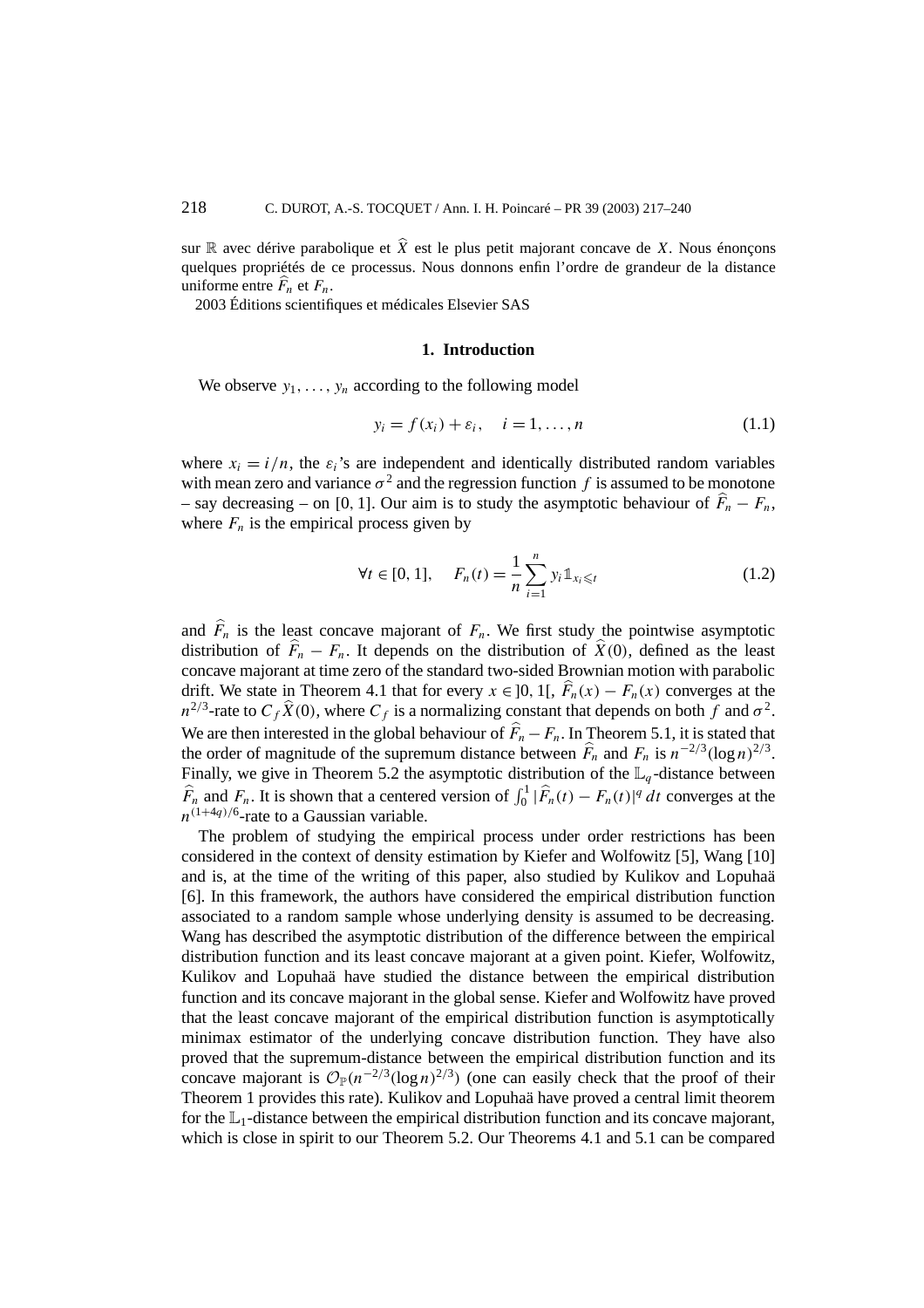to the results of Kiefer, Wolfowitz and Wang. The pointwise asymptotic distribution we obtain in regression framework is similar to the one obtained by Wang, appart from a normalizing constant. Moreover, the upper bounds  $n^{-2/3}(\log n)^{2/3}$  for the supremum distances are the same in both frameworks. In Theorem 5.1, we also provide a lower bound that proves that the supremum distance is exactly of order  $n^{-2/3}$  (log *n*)<sup>2/3</sup>.

It is worth noticing that all the asymptotic distributions mentioned above depend on a process  $\hat{X} - X$  defined as follows: for every  $\eta \in \mathbb{R}$ ,  $X(\eta) = -\eta^2 + W(\eta)$  where *W* is a standard two-sided Brownian motion, and  $\hat{X}$  is the least concave majorant of *X*. Functionals of Brownian motion with parabolic drift usually appear in asymptotic distribution of estimators obtained under order restrictions. For instance, Prakasa Rao [7], Brunk [1], Huang and Wellner [4] have studied the pointwise asymptotic distribution of the isotonic estimator of a monotone density and of a monotone regression function. They have proved that, when properly normalized, these estimators converge in distribution to the location of the maximum of *X* (that is distributed as half the slope of  $\hat{X}$ at time zero). Groeneboom et al. [3] and Durot [2] have proved, in density and regression framework respectively, a central limit theorem for the  $\mathbb{L}_1$ -distance between the isotonic estimator and the function to be estimated. In both cases, asymptotic expectation and variance depend on a location process related to Brownian motion with parabolic drift.

The paper is organized as follows. Some properties of least concave majorants are given in Section 2. In Section 3 we describe some properties of the canonical process  $\hat{X} - X$  the asymptotic distribution of  $\hat{F}_n - F_n$  depends on. Pointwise asymptotic distribution of  $\widehat{F}_n - F_n$  is given in Section 4. Finally, global behaviour of  $\widehat{F}_n - F_n$  is studied in Section 5.

### **2. Some properties of least concave majorants**

In this section, *I* denotes an interval in R, *Z* denotes a process indexed by *I* and  $\hat{Z}$  denotes the least concave majorant of  $\{Z(\eta), \eta \in I\}$ . The first lemma of this section summarizes properties of least concave majorants that have been used by Prakasa Rao [7] and others.

LEMMA 2.1. – *For every*  $t \in I$ ,  $a > 0$ ,  $b \in \mathbb{R}$ , the least concave majorant at time *t of*  $\{aZ(\eta) - b, \eta \in I\}$  *is*  $a\hat{Z}(t) - b$  *and the least concave majorant at time t of* {*Z(η)* − *bη, η* ∈ *I* } *is Z(t)* − *bt. Moreover, we have the following property of change of variable: if J* denotes  $\{\eta, a\eta + b \in I\}$  then for every  $t \in J$ ,  $a \neq 0$  and  $b \in \mathbb{R}$ , the least *concave majorant at time t of*  $\{Z(a\eta + b), \eta \in J\}$  *is*  $\hat{Z}(at + b)$ *.* 

*Proof.* – We only prove here the first property. The last two properties can be proved in the same way. Let  $\widehat{G}$  be the least concave majorant of  $\{G(\eta), \eta \in I\}$ , where  $G(\eta)$  =  $aZ(\eta) - b$ . Then  $\eta \mapsto (\widehat{G}(\eta) + b)/a$  is concave and above *Z* so  $(\widehat{G}(t) + b)/a \ge \widehat{Z}(t)$ for all *t* ∈ *I*. Likewise,  $\eta \mapsto a\hat{Z}(\eta) - b$  is concave and above *G* so  $a\hat{Z}(t) - b \ge \hat{G}(t)$  for all  $t \in I$ , which proves that  $a\hat{Z}(t) - b = \hat{G}(t)$  for every  $t$ .  $\Box$ all  $t \in I$ , which proves that  $a\hat{Z}(t) - b = \hat{G}(t)$  for every *t*.

The following result will be repeatedly used in the paper. An interesting consequence of this result is that the supremum distance between least concave majorants of two processes converges to zero whenever the supremum distance between the processes themselves converges to zero.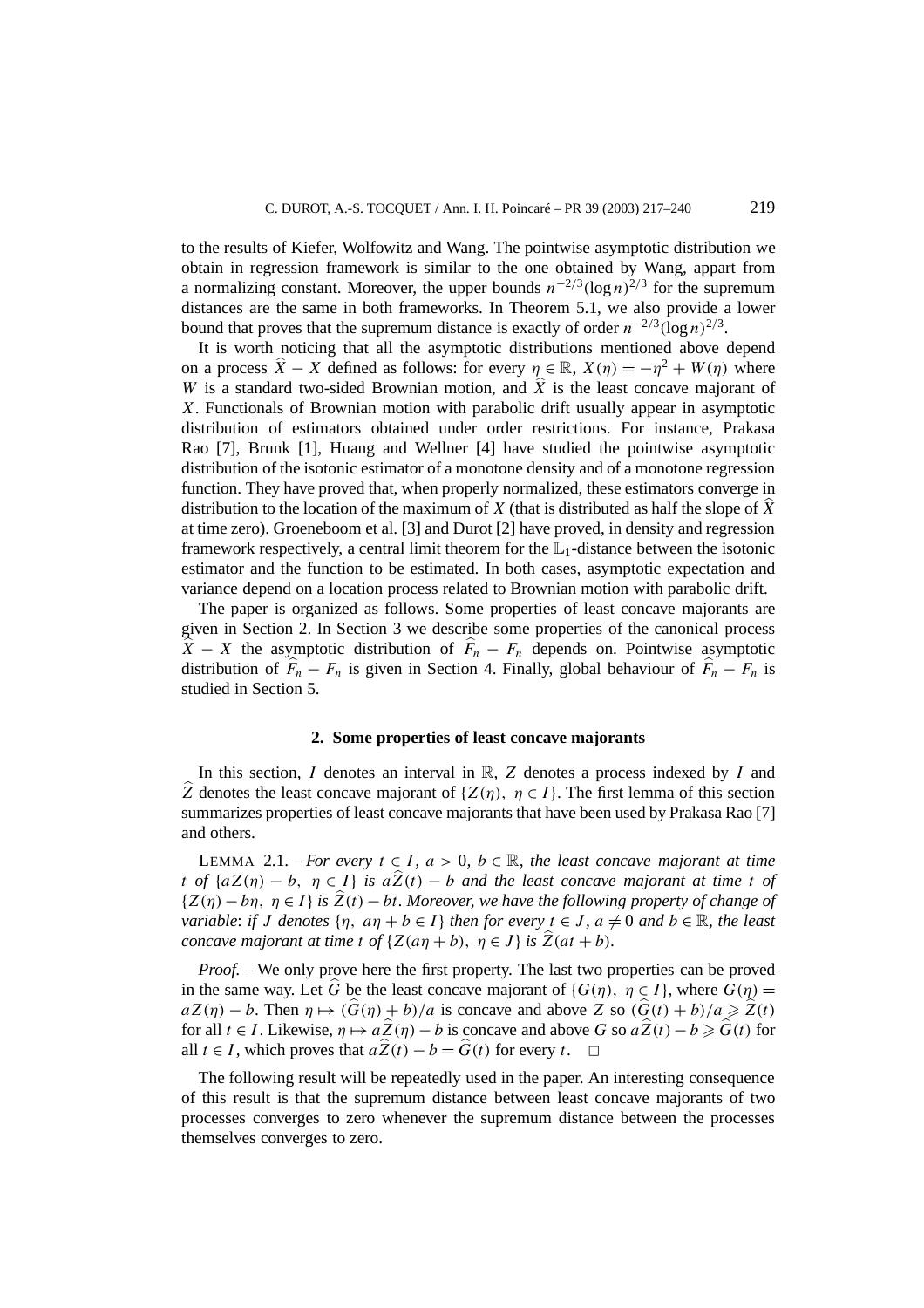LEMMA 2.2. – Let *Z* and *Z'* be processes indexed by *I* and let  $\hat{Z}$  and  $\hat{Z}'$  denote the *least concave majorants of Z and Z respectively. Then,*

$$
\sup_{\eta\in I}|\widehat{Z}(\eta)-\widehat{Z}'(\eta)|\leqslant \sup_{\eta\in I}|Z(\eta)-Z'(\eta)|.
$$

*Proof.* – Fix  $x \in I$  and assume without loss of generality that  $\hat{Z}(x) \ge \hat{Z}'(x)$ . Assume first  $\hat{Z}(x) = Z(x)$ . Then  $|\hat{Z}(x) - \hat{Z}'(x)| \leq Z(x) - Z'(x)$ , which is less than or equal to the supremum distance between *Z* and *Z'*. Assume now  $\hat{Z}(x) > Z(x)$ . Then there exist  $u < x$  and  $v > x$  such that  $\hat{Z}(u) = Z(u)$ ,  $\hat{Z}(v) = Z(v)$  and  $\hat{Z}$  is affine on [*u, v*] (that is  $\hat{Z}(t) = \hat{Z}(u) + (t - u)\frac{\hat{Z}(v) - \hat{Z}(u)}{v - u}$  for every  $t \in [u, v]$ ). Also,  $t \mapsto \hat{Z}(t) - \hat{Z}'(t)$  is convex on [*u, v*] and therefore,

$$
\widehat{Z}(x)-\widehat{Z}'(x)\leqslant \max\bigl\{\widehat{Z}(u)-\widehat{Z}'(u),\ \widehat{Z}(v)-\widehat{Z}'(v)\bigr\}\leqslant \sup_{\eta\in I}|Z(\eta)-Z'(\eta)|.
$$

We thus have

$$
\left|\widehat{Z}(x)-\widehat{Z}'(x)\right|\leq \sup_{\eta\in I}\left|Z(\eta)-Z'(\eta)\right|
$$

for every  $x \in I$ , which proves the lemma.  $\Box$ 

### **3. The canonical process**

Both pointwise and global asymptotic distributions of the distance between the empirical process  $F_{n}$  defined by (1.2) and its least concave majorant  $F_{n}$  depend on a canonical process  $\hat{X} - X$  defined as follows: for every  $\eta \in \mathbb{R}$ ,  $X(\eta) = -\eta^2 + W(\eta)$ where *W* is a standard two-sided Brownian motion, and  $\hat{X}$  is the least concave majorant of *X*. The aim of this section is to describe properties of this canonical process. We first state a stationarity property.

```
LEMMA 3.1. – For every t \in \mathbb{R}, \hat{X}(t) - X(t) is identical in distribution to \hat{X}(0).
```
*Proof.* – By Lemma 2.1,  $\hat{X}(t) - X(t)$  is the least concave majorant at time zero of the process  $\{-(\eta + t)^2 + W(\eta + t) + t^2 - W(t), \eta \in \mathbb{R}\}$ . It is thus identical in distribution to the least concave majorant at time zero of the process  $\{-(\eta + t)^2 + W(\eta) + t^2, \eta \in \mathbb{R}\},\$ that is equal to  $\hat{X}(0)$  (see the second property in Lemma 2.1).  $\Box$ 

We now prove in Lemma 3.2 that the least concave majorant  $\hat{X}$  at a given point *t* is essentially unchanged if the process *X* is restricted to some long enough bounded interval centered at *t*. The increments of Brownian motion are independent and the difference between  $X(t)$  and the least concave majorant at time t of  $\{X(\eta), \eta \in$ [*t* − 2*c,t* + 2*c*]} only depends on the increments of the Brownian motion *W* on  $[t - 2c, t + 2c]$ . It thus can be shown from Lemma 3.2 that  $\hat{X} - X$  is a mixing process.

LEMMA 3.2. – Let *c* be some positive real number and for every  $t \in \mathbb{R}$ , let  $\widehat{X}_c^{(t)}$  denote *the least concave majorant of*  $\{X(\eta), \eta \in [t-2c, t+2c]\}$ *. For all*  $t \in \mathbb{R}$ *,* 

$$
\mathbb{P}(\widehat{X}(t) \neq \widehat{X}_c^{(t)}(t)) \leq 4 \exp(-c^3/2).
$$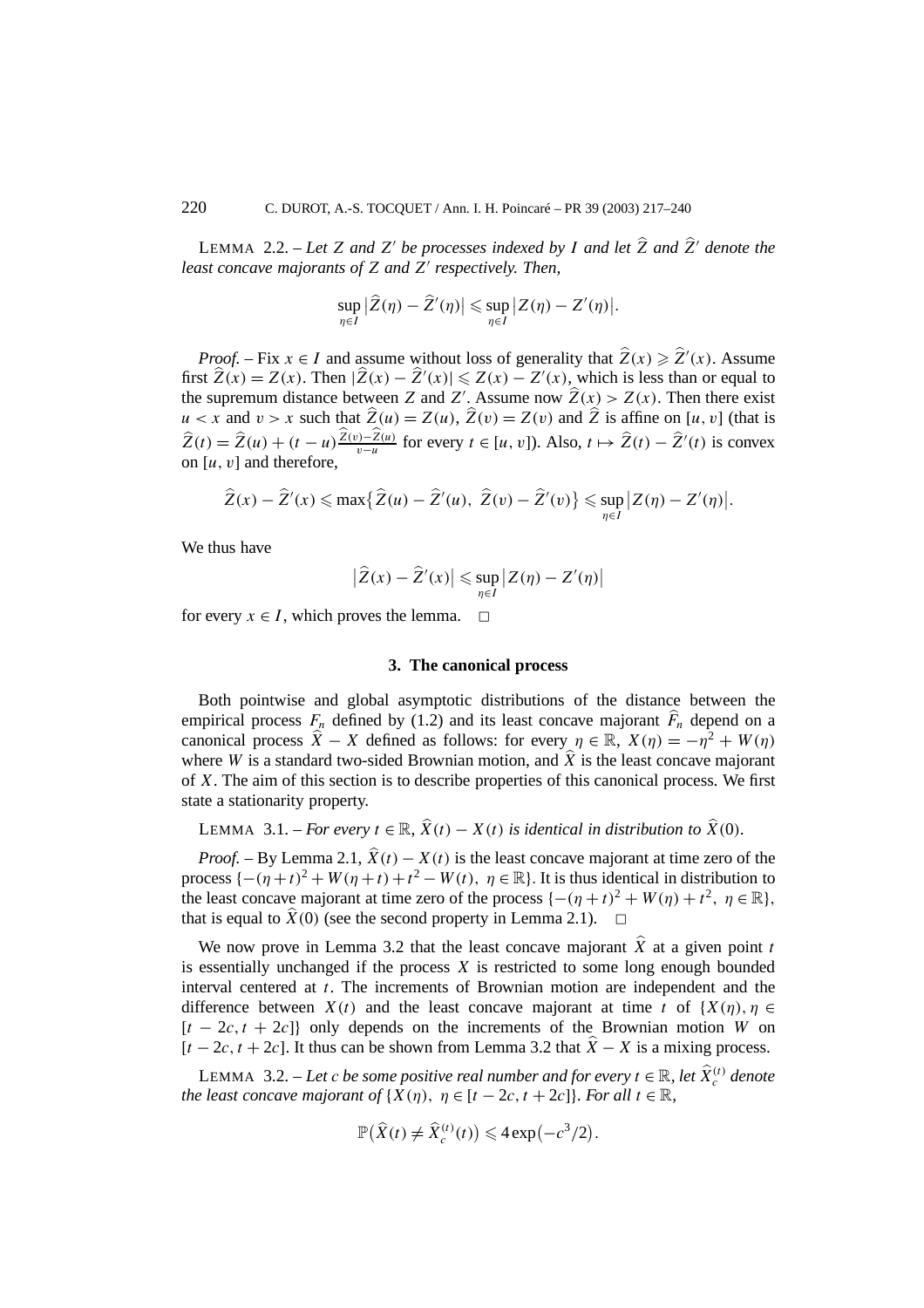*Proof. –* Let *R(c)* be defined by

$$
R(c) = \mathbb{P}\left(\exists u < a-c, \exists v > a+c, \ X(u) + \frac{X(u) - X(v)}{u - v}(a - u) > X(a)\right).
$$

Then  $R(c)$  does not depend on *a* since  $\{W(t + a) - W(a), t \in \mathbb{R}\}\)$  is identical in distribution to  $\{W(t), t \in \mathbb{R}\}\$  for every fixed  $a \in \mathbb{R}$ . We have

$$
\mathbb{P}\big(\widehat{X}(t) \neq \widehat{X}_c^{(t)}(t)\big) \leq \mathbb{P}(A \cup B),
$$

where *A* is the event that there exist some  $u < t$ ,  $v > t + 2c$  such that the line segment joining  $(u, X(u))$  and  $(v, X(v))$  is above  $(t + c, X(t + c))$  and *B* is the event that there exist some  $u < t - 2c$ ,  $v > t$  such that the line segment joining  $(u, X(u))$  and  $(v, X(v))$ is above  $(t - c, X(t - c))$ . Setting  $a = t + c$  yields  $\mathbb{P}(A) = R(c)$ . Likewise, setting *a* = *t* − *c* yields  $\mathbb{P}(B) = R(c)$ . Therefore,  $\mathbb{P}(\hat{X}(t) \neq \hat{X}_c^{(t)}(t)) \leq 2R(c)$ . (Note that the above arguments leading to the latter inequality are due to Prakasa Rao [7], see his Lemma 6.2.) Setting  $a = 0$  yields

$$
\mathbb{P}(\widehat{X}(t) \neq \widehat{X}_c^{(t)}(t)) \leq 2\mathbb{P}(\left\{\exists u < -c, X(u) > 0\right\} \text{ or } \left\{\exists v > c, X(v) > 0\right\}).
$$

Let *b* and *c* be positive numbers. Change of variable  $v = c/u$  yields

$$
\mathbb{P}\left(\sup_{u>c}\left\{W(u)-bu^2\right\}>0\right)\leqslant \mathbb{P}\left(\sup_{v\in(0,1]}\left\{\frac{v^2}{\sqrt{c}}W\left(\frac{c}{v}\right)\right\}>bc^{3/2}\right).
$$

But  ${v^{-1/2}W(c/v)}$ ,  $v \in \mathbb{R}$  is a standard two-sided Brownian motion (see e.g. Revuz and Yor [8], pp. 19–20) so

$$
\mathbb{P}\bigl(\sup_{u>c}\bigl\{W(u)-bu^2\bigr\}>0\bigr)\leqslant\mathbb{P}\bigl(\sup_{v\in[0,1]}W(v)>c^{3/2}\bigr).
$$

By exponential inequality (see e.g. Revuz and Yor [8], p. 52) we obtain

$$
\mathbb{P}\left(\sup_{u>c} \{W(u) - bu^2\} > 0\right) \leqslant \exp(-b^2 c^3 / 2),\tag{3.3}
$$

and Lemma 3.2 follows.  $\Box$ 

We now state probability and covariance inequalities that imply existence and finiteness of  $m_q$  and  $k_q$ , defined for  $q > 0$  by

$$
m_q = \mathbb{E} |\hat{X}(0)|^q
$$
 and  $k_q = \int_0^\infty \text{cov}(|\hat{X}(0)|^q, |\hat{X}(t) - X(t)|^q) dt.$  (3.4)

LEMMA  $3.3$ . – *For every*  $t > 0$ ,

$$
\mathbb{P}(\hat{X}(0) > t) \leq 4 \exp(-t^{3/2}/2).
$$
 (3.5)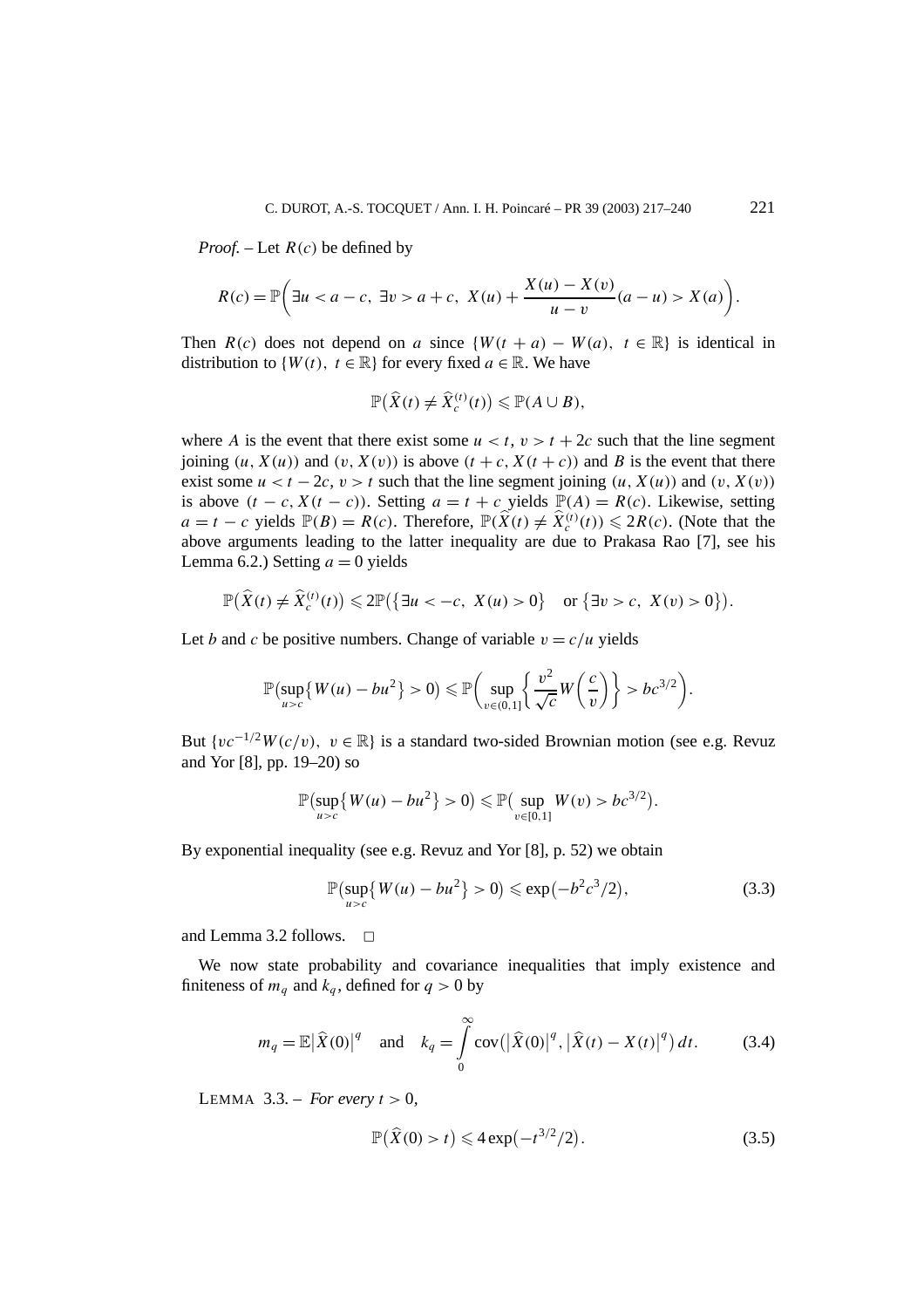*Moreover, for every*  $q > 0$  *there exists some positive constant*  $A_q$  *such that for every*  $t \in \mathbb{R}$ .

$$
|\text{cov}(|\hat{X}(0)|^q, |\hat{X}(t) - X(t)|^q)| \le A_q \exp\left(-\frac{|t|^3}{2^{10}}\right).
$$
 (3.6)

*Therefore, for every*  $q > 0$ *, the constants*  $m_q$  *and*  $k_q$  *as defined in* (3.4) *are finite.* 

*Proof.* – It follows from (3.3) that for all  $t > 0$ ,

$$
\mathbb{P}\big(\sup_{|\eta|>t^{1/2}}\{X(\eta)\}>0\big)\leq 2\exp(-t^{3/2}/2).
$$

For all  $\eta$ ,  $X(\eta) \leq W(\eta)$  so it follows from scaling and symmetry of Brownian motion that

$$
\mathbb{P}\big(\sup_{|\eta|\leq t^{1/2}}\big\{X(\eta)\big\}>t\big)\leqslant 2\mathbb{P}\big(\sup_{\eta\in[0,1]}\big\{W(\eta)\big\}>t^{3/4}\big),
$$

where by exponential inequality, the latter probability is less than or equal to  $\exp(-t^{3/2}/2)$ . Inequality (3.5) now follows from the fact that the least concave majorant at time zero of the process *X* is less than or equal to the supremum of *X*. Integrating (3.5) yields  $m_q < \infty$  for all  $q > 0$ .

Inequality (3.6) is an immediate consequence of finiteness of  $m_{2q}$  whenever  $t = 0$ . We thus assume  $t \neq 0$ . For every  $t \in \mathbb{R} \setminus \{0\}$  and  $c > 0$ , let  $\hat{X}_c^{(t)}$  be defined as in Lemma 3.2. For the sake of simplicity we note  $\hat{X}_c^{(t)}(t) = \hat{X}_c(t)$ . Since for all *t*,  $\hat{X}_c(t) - X(t)$ is the least concave majorant at time zero of the process  $\{-(\eta + t)^2 + W(\eta + t) + t^2 W(t)$ ,  $\eta \in [-2c, 2c]$  (see Lemma 2.1), it only depends on the increments of *W* between times  $t - 2c$  and  $t + 2c$ . Increments of Brownian motion are independent so the random variables  $\hat{X}_c(t) - X(t)$  and  $\hat{X}_c(0)$  are independent whenever  $c \le |t|/4$ . In the sequel we set  $c = |t|/4$ . Then,

$$
cov(|\hat{X}_c(0)|^q, |\hat{X}_c(t) - X(t)|^q) = 0.
$$

By Lemma 3.1,  $\mathbb{E}|\hat{X}(t) - X(t)|^q = m_q$  for all  $t \in \mathbb{R}$ . Since  $X(t) \leq \hat{X}_c(t) \leq \hat{X}(t)$ , by Cauchy–Schwarz inequality and Lemma 3.2 we have for all *l >* 0

$$
\mathbb{E}|\widehat{X}_c(t) - \widehat{X}(t)|^l \leq m_{2l}^{1/2} \mathbb{P}^{1/2}(\widehat{X}_c(t) \neq \widehat{X}(t)) \leq 2m_{2l}^{1/2} \exp(-c^3/4).
$$

We obtain (3.6) by using the following consequence of Cauchy–Schwarz inequality: if *X*, *Y*, *X'* and *Y'* are random variables in  $\mathbb{L}_2$  then

$$
|\operatorname{cov}(X, Y) - \operatorname{cov}(X', Y')| \leq \mathbb{E}^{1/2} |X|^2 \mathbb{E}^{1/2} |Y - Y'|^2 + \mathbb{E}^{1/2} |Y'|^2 \mathbb{E}^{1/2} |X - X'|^2. \tag{3.7}
$$

Existence and finiteness of  $k_q$  follows from (3.6).  $\Box$ 

### **4.** Pointwise asymptotic distribution of  $F_n - F_n$

In this section, we describe the asymptotic distribution of  $\hat{F}_n - F_n$  at a given point *x* ∈ ]0, 1[. We prove that, when properly normalized,  $n^{2/3}(\widehat{F}_n(x) - F_n(x))$  converges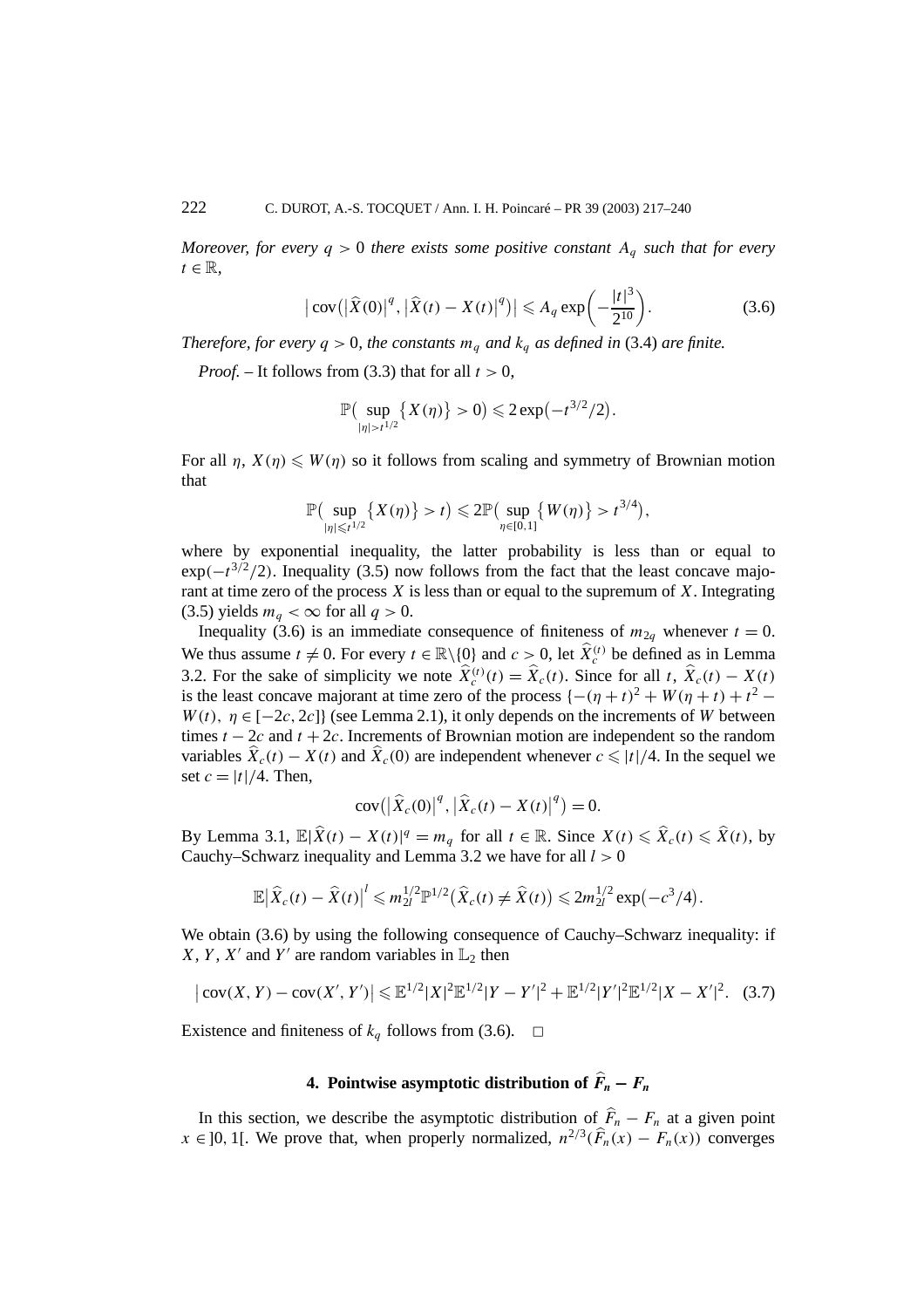in distribution to  $\hat{X}(0)$  defined in Section 3. Apart from a normalizing constant that depends on *f* and  $\sigma^2 = \mathbb{E}(\varepsilon_1^2)$ , the asymptotic distribution we obtain is the same as the one obtained by Wang in the context of density estimation, see [10].

THEOREM 4.1. – Assume we are given the regression model (1.1), where  $x_i = i/n$ , *the εi's are centered independent and identically distributed random variables and f is a decreasing twice differentiable function with bounded second derivative. Let*  $F_n$  *be the empirical process defined by* (1.2) *and let*  $F_n$  *be the least concave majorant of*  $F_n$ . *If there exists some*  $p > 3$  *such that*  $\mathbb{E}|\varepsilon_1|^p$  *is finite and if*  $\inf_{t \in [0,1]} |f'(t)| > 0$ , then for *every*  $x \in [0, 1]$ ,

$$
n^{2/3}\big(\widehat{F}_n(x)-F_n(x)\big)\stackrel{\mathcal{D}}{\longrightarrow}\sigma^{4/3}\bigg|\frac{f'(x)}{2}\bigg|^{-1/3}\widehat{X}(0),\quad as\ n\to\infty,
$$

*where*  $\sigma^2 = \mathbb{E}(\varepsilon_1^2)$ ,  $\widehat{X}$  *is the least concave majorant of the process*  $\{W(\eta) - \eta^2, \ \eta \in \mathbb{R}\}\$ *and W is a standard two-sided Brownian motion.*

The rest of this section is devoted to the proof of Theorem 4.1. Some of the ideas involved in this proof are close in spirit to Prakasa Rao's. Arguments used to obtain the asymptotic distribution of  $n^{2/3}(\widehat{F}_n(x) - F_n(x))$  are the following. We assume  $\sigma = 1$ . First, we prove that  $F_n$  can be approximated in distribution by some continuous process *Gn* defined by

$$
\forall \eta \in [0, 1], \quad G_n(\eta) = F(\eta) + W(\eta) / \sqrt{n}, \tag{4.8}
$$

where  $F(\eta) = \int_0^{\eta} f(s) ds$  and *W* is a standard two-sided Brownian motion, see Lemma 4.1 below. The least concave majorant of  $F_n$  can then be approximated in law by the least concave majorant  $\hat{G}_n$  of  $G_n$ . Next, we prove that the least concave majorant  $\hat{G}_n$ of  $G_n$  at a given point *x* is essentially unchanged if the process  $G_n$  is restricted to some interval with length  $4cn^{-1/3}$  (where  $c > 0$ ) and centered at *x*, see Lemma 4.2 below. The result then follows from properties of least concave majorants described in Section 2.

For the sake of simplicity, we have assumed in Theorem 4.1 that *f* satisfies global regularity conditions. However, it is worth noticing that the convergence result in Theorem 4.1 remains true under local regularity conditions. More specifically, the convergence result in Theorem 4.1 still holds under the following less restrictive conditions:  $x_i = i/n$ , *f* is non-increasing on [0, 1] and continuously differentiable in a neighbourhood of *x*,  $f'(x) < 0$ , the  $\varepsilon_i$ 's are i.i.d. with  $\mathbb{E}\varepsilon_i = 0$  and  $\mathbb{E}|\varepsilon_1|^p < \infty$  for some  $p > 2$ . To prove this, one can first prove in the same way as Lemma 4.2 that for large enough *c*,  $F_n(x)$  is essentially identical to  $F_{n,c}(x)$ , the least concave majorant at time *x* of the restricted process  $\{F_n(\eta), |\eta - x| \leqslant 2cn^{-1/3}\}\)$ . More precisely, one can prove that

$$
\lim_{c \to \infty} \limsup_{n \to \infty} \mathbb{P}\big(\widehat{F}_n(x) \neq \widehat{F}_{n,c}(x)\big) = 0.
$$

It can be shown then that the process  $\{F_n(\eta) - F_n(x), |\eta - x| \leq 2cn^{-1/3}\}\)$  is asymptotically uniformly close to  ${G_n(\eta) - G_n(x), |\eta - x| \leqslant 2cn^{-1/3}}$ , provided  $\varepsilon_1, \ldots, \varepsilon_n$  are defined on some rich enough probability space. The result then follows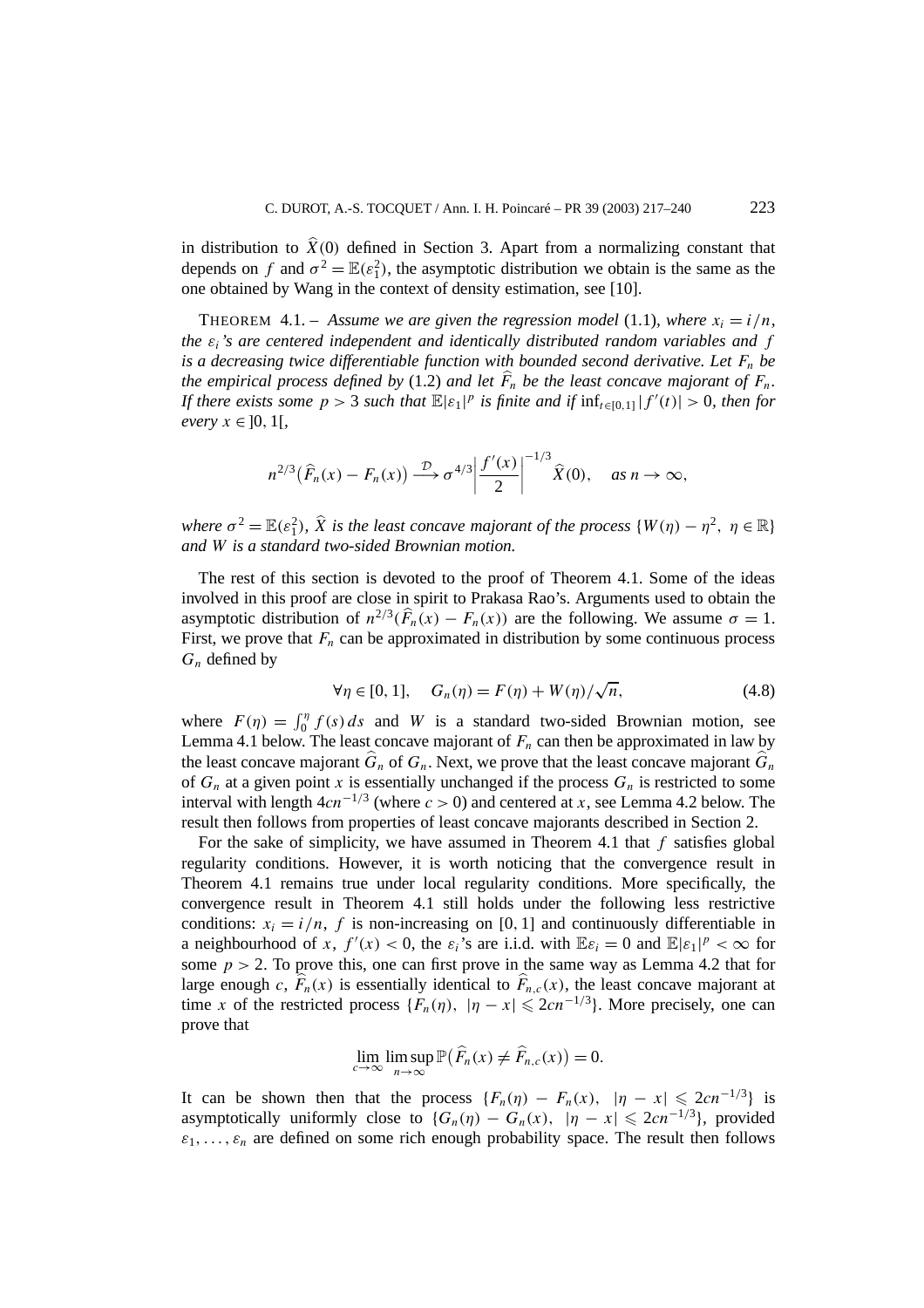from Taylor's expansion of  $F$  and Lemmas 2.1 and 2.2, since  $f'$  is uniformly continuous in a neighbourhood of *x*.

The reason why we choose to prove Theorem 4.1 under global regularity conditions is that Lemmas 4.1 and 4.2 are useful to prove our main result, Theorem 5.2 below, which describes asymptotic global behaviour of  $\hat{F}_n - F_n$ . Stating Theorem 4.1 under local assumptions would make the paper cumbersome.

LEMMA 4.1. – *Assume we are given the regression model* (1.1)*, where*  $x_i = i/n$ *, the εi's are centered independent and identically distributed random variables and f is a differentiable function with bounded derivative. Let Fn be the empirical process defined by* (1.2) *and let F be defined by*  $F(t) = \int_0^t f(s) ds$ ,  $t \in [0, 1]$ *. If the*  $\varepsilon_i$ *'s are defined on some rich enough probability space and if* E|*ε*1| *<sup>p</sup> is finite for some p >* 0 *then there exist some*  $C_p$  > 0 *and some standard Brownian motion W such that for all*  $u$  > 0*,* 

$$
\mathbb{P}\bigg(\sup_{t\in[0,1]} \bigg| F_n(t) - F(t) - \frac{1}{\sqrt{n}} W(t) \bigg| > u\bigg) \leq C_p n^{1-p} u^{-p}.\tag{4.9}
$$

*If*  $\sup_t |f(t)| \le s_0$  *and*  $\sup_t |f'(t)| \le s_1$ *, then one can choose*  $C_p$  *that only depends on*  $p$ *, s*<sup>0</sup> *and s*1*.*

*Proof.* – We assume without loss of generality that  $u/2 > (s_0 + s_1)/n$  (in the case where  $u/2 \leq (s_0 + s_1)/n$ , it suffices to choose  $C_p$  large enough so that the upper bound in (4.9) is greater than one and the inequality is trivial). Suppose that the  $\varepsilon_i$ 's are defined on some rich enough probability space so that the Sakhanenko's construction holds. In that case, see [9], there exists some standard Brownian motion  $W_0$  such that

$$
\mathbb{E}\left(\sup_{1\leq k\leq n}\left|\sum_{i=1}^{k}\varepsilon_{i}-W_{0}(k)\right|^{p}\right)\leq n\mathbb{E}|\varepsilon_{1}|^{p}.
$$
\n(4.10)

In the sequel, *W* denotes the standard Brownian motion defined by  $W(t) = W_0(nt)/\sqrt{n}$ and  $[nt]$  denotes the integer part of *nt*. Let *d* and *u* be positive numbers with  $d \le 1$ . For every  $t \in [0, 1]$  let  $\pi(t)$  denote that element of  $\{0, d/4, 2d/4, \ldots, \left(\frac{4}{d}\right) + 1}d/4\}$  which is closer to *t*. Then,  $|\pi(t) - t| \le d/8$  and  $|\pi(t) - s| \le 9d/8$  for every *s* with  $|t - s| \le d$ . Therefore,

$$
\mathbb{P}\big(\sup_{t\in[0,1],\;|t-s|\leq d}\big|W(t)-W(s)\big|>u\big)\leqslant 2\sum_{k=0}^{\lfloor\frac{d}{d}\rfloor+1}\mathbb{P}\bigg(\sup_{|s-\frac{k d}{4}|\leqslant\frac{9d}{8}}\bigg|W\bigg(\frac{kd}{4}\bigg)-W(s)\bigg|>\frac{u}{2}\bigg).
$$

From time homogeneity and scaling properties of Brownian motion,

$$
\mathbb{P}\big(\sup_{t\in[0,1],\;|t-s|\leq d}\big|W(t)-W(s)\big|>u\big)\leqslant 2\bigg(\frac{4}{d}+2\bigg)\mathbb{P}\bigg(\sup_{|s|\leqslant 1}\big|W(s)\big|>\frac{u}{2\sqrt{9d/8}}\bigg).
$$

It thus follows from symmetry of Brownian motion and exponential inequality that

$$
\mathbb{P}\left(\sup_{t\in[0,1],\;|t-s|\leq d}|W(t)-W(s)|>u\right)\leq \frac{48}{d}\exp\left(-\frac{u^2}{9d}\right) \tag{4.11}
$$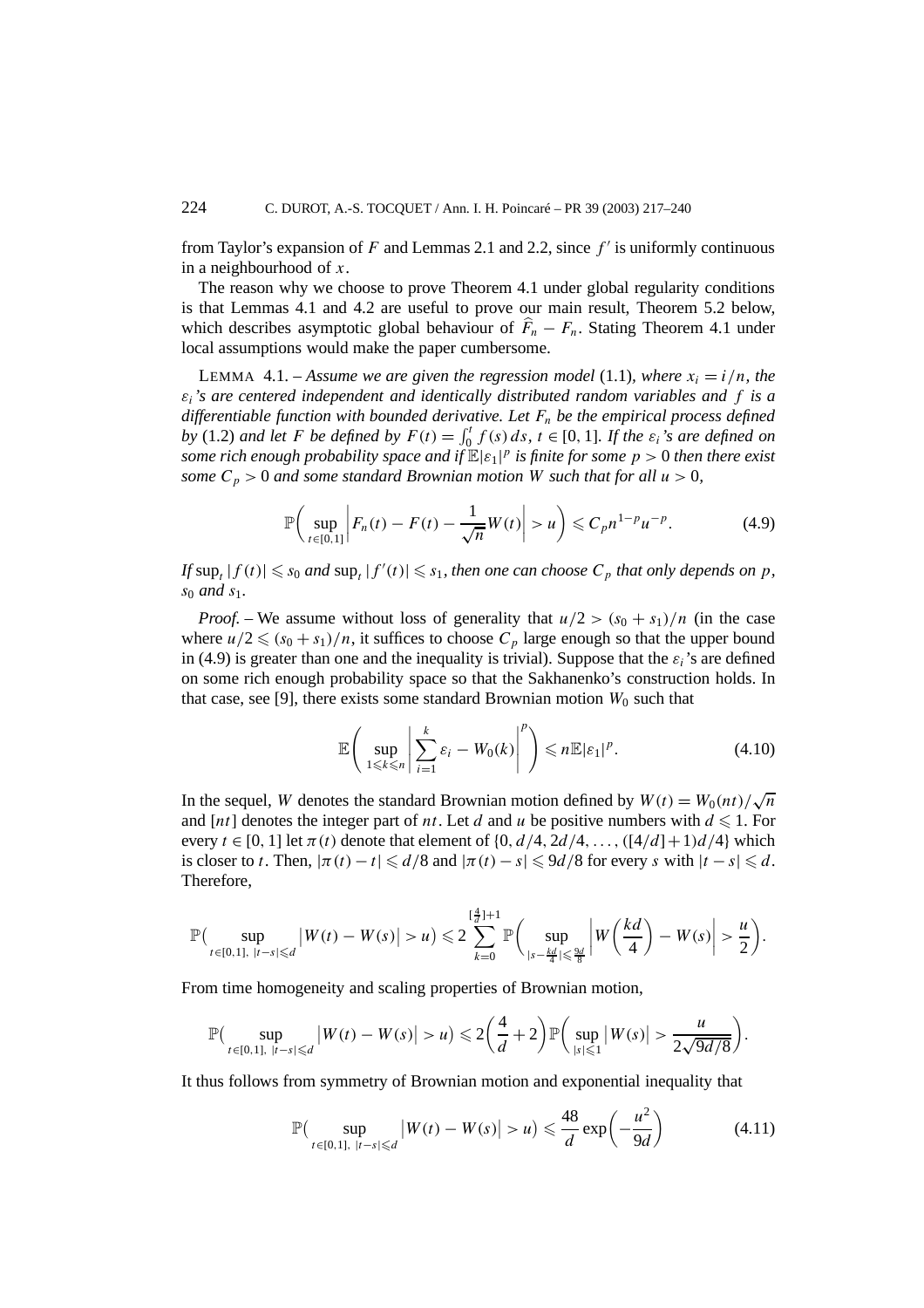for all  $u > 0$  and  $d \in (0, 1]$ . In particular, there exist some positive *A* and *A'* such that for all positive *u*

$$
\mathbb{P}\bigg(\sup_{t\in[0,1]}\bigg|\frac{1}{\sqrt{n}}W\bigg(\frac{[nt]}{n}\bigg)-\frac{1}{\sqrt{n}}W(t)\bigg|>u/4\bigg)\leqslant An\exp\bigg(-\frac{n^2u^2}{9\times 4^2}\bigg)\leqslant A'n^{1-p}u^{-p}.
$$

Moreover,  $\sup_t |\sum_{i \leq nt} f(x_i) - nF(t)| \leq s_0 + s_1$  and therefore, the probability in (4.9) is less than or equal to

$$
\mathbb{P}\bigg(\sup_{1\leq k\leq n}\bigg|\frac{1}{n}\sum_{i\leq k}\varepsilon_i-\frac{1}{\sqrt{n}}W\bigg(\frac{k}{n}\bigg)\bigg|>u/4\bigg)+A'n^{1-p}u^{-p}.
$$

The result now follows from Markov's inequality and  $(4.10)$ .

In the following lemma, it is stated that the least concave majorant  $\hat{G}_n$  of  $G_n$  at a given point *x* is essentially unchanged if the process  $G_n$  is restricted to some interval with length  $4cn^{-1/3}$  (where  $c > 0$ ) and centered at *x*. This result has to be compared to Lemma 3.2, where an analogous property of the canonical process  $\ddot{X} - X$  is stated.

LEMMA 4.2. – Let f be a decreasing function defined on [0, 1] and  $G_n$  be defined *by* (4.8). Let  $\widehat{G}_n$  and  $\widehat{G}_{n,c}^{(x)}$  be the least concave majorants of the processes  $\{G_n(\eta), \eta \in$ [0*,* 1]} *and* {*Gn(η), η* ∈ [*x* − 2*cn*<sup>−</sup>1*/*<sup>3</sup>*, x* + 2*cn*<sup>−</sup>1*/*<sup>3</sup>]∩[0*,* 1]} *respectively, where c >* 0 *and*  $x \in [0, 1]$ *. If f is twice differentiable with*  $\inf_t |f'(t)| \geq \varepsilon$ *,*  $\sup_t |f'(t)| \leq s_1$  *and*  $\sup_t |f''(t)| \leq s_2$  *for some positive*  $\varepsilon$ *,*  $s_1$  *and*  $s_2$ *, then there exist some positive K and K*<sup>*'*</sup> *that only depend on*  $\varepsilon$ ,  $s_1$  *and*  $s_2$  *such that* 

$$
\mathbb{P}(\widehat{G}_n(x) \neq \widehat{G}_{n,c}^{(x)}(x)) \leq 12 \exp(-Kc^3)
$$

*whenever*  $n \geqslant K'c^3$ .

*Proof.* – Fix  $x \in [0, 1]$ . Let  $\tilde{x}_i$  be the smallest real number  $u \geq (x - 2cn^{-1/3}) \vee 0$ that satisfies  $\hat{G}_n(u) = \hat{G}_{n,c}^{(x)}(u)$  (with the convention that the infimum of an empty set is  $(x + 2cn^{-1/3}) \wedge 1$ . If  $\tilde{x}_i > x$  then by definition,  $\hat{G}_n(u) \neq \hat{G}_{n,c}^{(x)}(u)$  for all  $u \leq x$ . In that case, there exist some  $y \le x - 2cn^{-1/3}$ ,  $z \ge x$  such that the line segment joining  $(y, G_n(y))$  and  $(z, G_n(z))$  is above  $(t, G_n(t))$  for all  $t \in (y, z)$ . More specifically, this line segment is above  $(x - cn^{-1/3}, G_n(x - cn^{-1/3}))$ , which implies that the slope of the line segment joining  $(y, G_n(y))$  and  $(x - cn^{-1/3}, G_n(x - cn^{-1/3}))$  is smaller than the slope of the line segment joining  $(z, G_n(z))$  and  $(x - cn^{-1/3}, G_n(x - cn^{-1/3}))$ . We thus have  $\tilde{x}_i \leq x$  whenever the following inequality holds for all  $y \leq x - 2cn^{-1/3}$  and all  $z \geqslant x$ :

$$
\frac{G_n(y) - G_n(x - cn^{-1/3})}{y - x + cn^{-1/3}} \ge \frac{G_n(z) - G_n(x - cn^{-1/3})}{z - x + cn^{-1/3}}.
$$

But the latter inequality holds whenever the left hand term is greater than some given real number *α* and the right hand term is smaller than *α*. Therefore for every *α >* 0,  $\mathbb{P}(\tilde{x}_i > x) \leq \mathbb{P}_1 + \mathbb{P}_2$ , where

$$
\mathbb{P}_1 = \mathbb{P}(\exists y \leq x - 2cn^{-1/3}, G_n(y) - G_n(x - cn^{-1/3}) > (y - x + cn^{-1/3})\alpha)
$$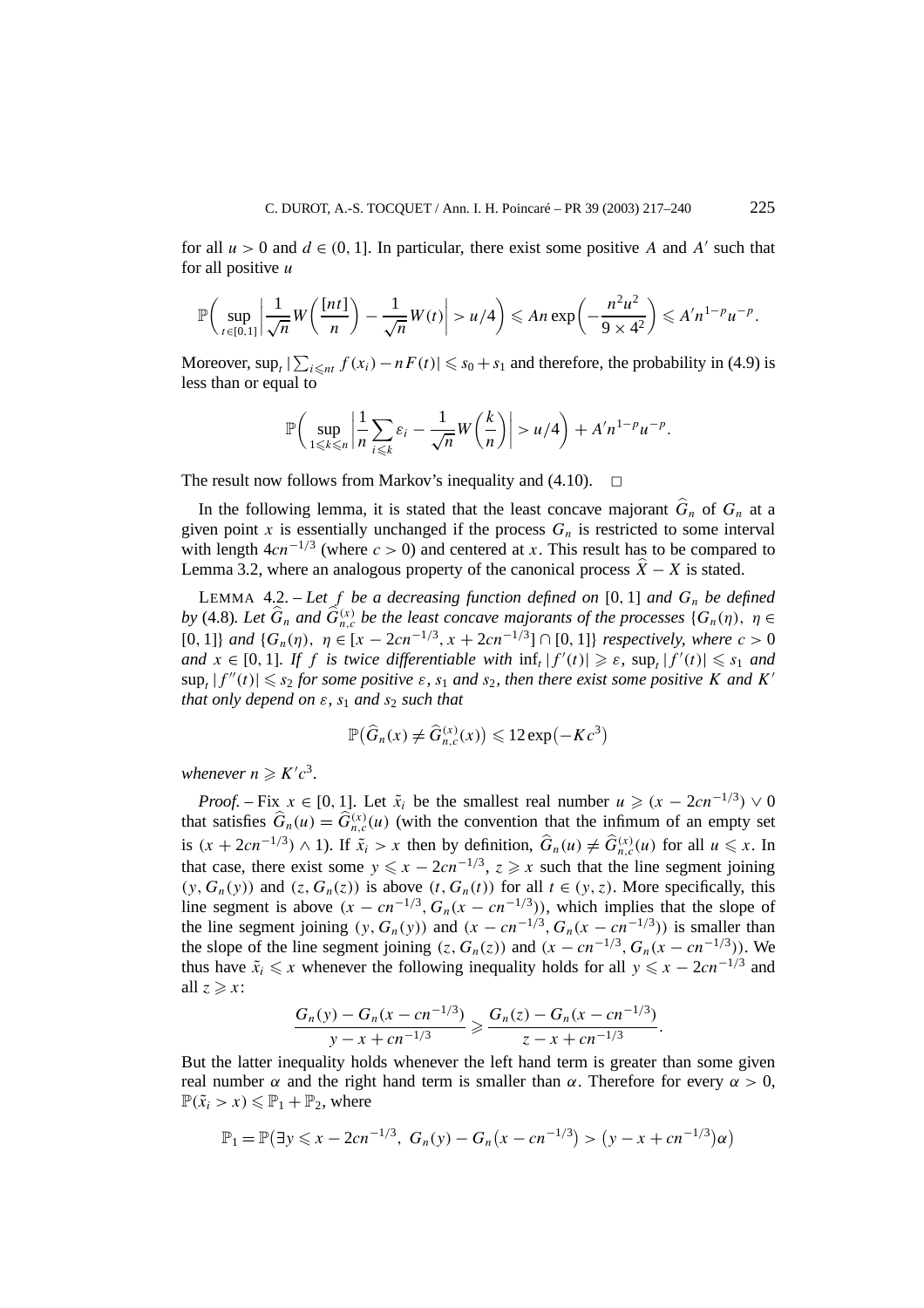and

$$
\mathbb{P}_2 = \mathbb{P}(\exists z \geq x, \ G_n(z) - G_n(x - cn^{-1/3}) > (z - x + cn^{-1/3})\alpha).
$$

First we estimate the probability  $\mathbb{P}_1$ . For every real number *t*, we have  $\mathbb{P}_1 \leq \mathbb{P}_{1,1} + \mathbb{P}_{1,2}$ , where

$$
\mathbb{P}_{1,1} = \mathbb{P}(G_n(x) - G_n(x - cn^{-1/3}) - c\alpha n^{-1/3} > t)
$$

and

$$
\mathbb{P}_{1,2} = \mathbb{P}(\exists y \leq x - 2cn^{-1/3}, G_n(x) - G_n(y) + (y - x)\alpha < t).
$$

In the sequel, we fix  $t = n^{-2/3}c^2f'(x)/4$  and  $\alpha = f(x) + cn^{-1/3}|f'(x)|$ . Since  $n^{-1/6}c^{1/2}W(1)$  is identical in law to  $W(x) - W(x - cn^{-1/3})$ , we have

$$
\mathbb{P}_{1,1} \leq \mathbb{P}(\sqrt{c} W(1) > c \alpha n^{1/3} + n^{2/3} t + n^{2/3} (F(x - c n^{-1/3}) - F(x))).
$$

From Taylor's expansion,

$$
F(x - cn^{-1/3}) - F(x) \ge -cn^{-1/3}f(x) + \frac{c^2}{2}n^{-2/3}f'(x) - \frac{c^3}{6}n^{-1}s_2
$$

since by definition,  $\sup_t |f''(t)| \leq s_2$ . Therefore,

$$
\mathbb{P}_{1,1} \leq \mathbb{P}\bigg(\sqrt{c}\,W(1) > \frac{c^2}{4}\big|f'(x)\big| - \frac{s_2}{6}c^3n^{-1/3}\bigg).
$$

If  $3n^{1/3}\epsilon \ge 4s_2c$ , then  $\mathbb{P}_{1,1}$  is no more than  $\mathbb{P}(8W(1) > c^{3/2}\epsilon)$ , which is, by exponential inequality, no more than  $exp(-Kc^3)$  for some positive real number *K* that only depends on  $\varepsilon$ . Let us estimate  $\mathbb{P}_{1,2}$ . By scaling and time homogeneity of Brownian motion, change of variable  $z = n^{1/3}(x - y)/2c$  yields:

$$
\mathbb{P}_{1,2} \leq \mathbb{P}\bigg(\sup_{z\geqslant 1}\big\{n^{2/3}\big(F\big(x-2cn^{-1/3}z\big)-F(x)\big)+\sqrt{2c}\,W(z)+2c\alpha n^{1/3}z\big\}>\frac{c^2|f'(x)|}{4}\bigg).
$$

Let *a* be some real number with  $a\epsilon \geq 2s_1$  (which implies  $a \geq 1$ ). On the one hand, the first derivative of f is non-positive. So by Taylor's expansion, for all  $z \ge a$ ,

$$
n^{2/3}(F(x - 2cn^{-1/3}z) - F(x)) + 2can^{1/3}z \leq -c^2z^2\varepsilon.
$$
 (4.12)

It then follows that

$$
\mathbb{P}\bigg(\sup_{z\geq a} \{n^{2/3}(F(x - 2cn^{-1/3}z) - F(x)) + \sqrt{2c} W(z) + 2cn^{1/3}z\} > \frac{c^2|f'(x)|}{4}\bigg) \leq \mathbb{P}\bigg(\sup_{z\geq a} \{W(z) - \frac{\varepsilon c^{3/2}}{\sqrt{2}}z^2\} > 0\bigg),
$$

where by (3.3) the latter probability is no more than  $exp(-Kc^3)$  for some  $K > 0$  that only depends on  $\varepsilon$  and  $a$ . On the other hand, for all  $z \in [1, a]$  there exists some  $\xi_z \in [0, 1]$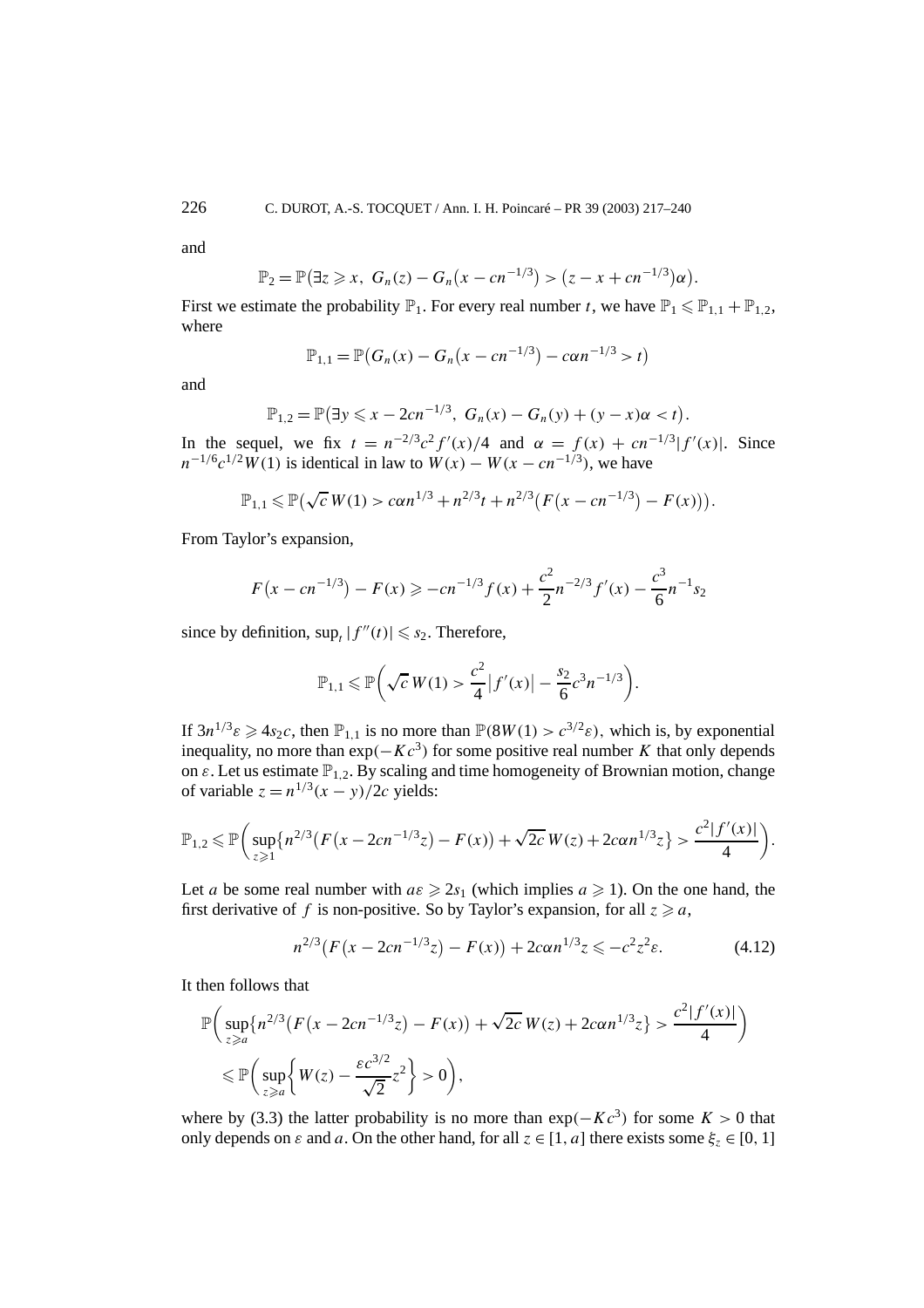such that

$$
n^{2/3}(F(x-2cn^{-1/3}z)-F(x))+2can^{1/3}z=2c^2|f'(x)|z(1-z)-\frac{4}{3}c^3n^{-1/3}z^3f''(\xi_z),
$$

where  $2c^2|f'(x)|z(1-z) \le 0$ . Therefore there exists some  $K' > 0$  that only depends on *ε*, *a* and *s*<sub>2</sub> such that for all  $z \in [1, a]$ 

$$
n^{2/3}(F(x - 2cn^{-1/3}z) - F(x)) + 2can^{1/3}z + tn^{2/3} \leq -c^2|f'(x)|/8 \tag{4.13}
$$

whenever  $n \ge c^3 K'$ . So there exists some  $K > 0$  that only depends on  $\varepsilon$  and  $a$  such that

$$
\mathbb{P}\bigg(\sup_{z\in[1,a]} \{n^{2/3}(F(x-2cn^{-1/3}z)-F(x))+\sqrt{2c}\,W(z)+2can^{1/3}z\} > \frac{c^2|f'(x)|}{4}\bigg) \leq \exp(-Kc^3)
$$

whenever  $n \ge c^3 K'$ . We thus have  $\mathbb{P}_{1,2} \le 2 \exp(-Kc^3)$  whenever  $n \ge c^3 K'$ . Therefore  $\mathbb{P}_1 \leq 3 \exp(-Kc^3)$  whenever  $n \geq c^3 K'$ . By using the same arguments, one can prove that there exist some positive real numbers *K* and *K'* such that  $\mathbb{P}_2 \le 3 \exp(-Kc^3)$  whenever  $n \geq c^3 K'$ . Since  $\mathbb{P}(\tilde{x}_i > x) \leq \mathbb{P}_1 + \mathbb{P}_2$ , it follows that  $\mathbb{P}(\tilde{x}_i > x) \leq 6 \exp(-Kc^3)$ . Let  $\tilde{x}_s$ be the greatest  $u \le (x + 2cn^{-1/3}) \wedge 1$  such that  $\hat{G}_n(u) = \hat{G}_{n,c}^{(x)}(u)$ , with the convention that the supremum of an empty set is  $(x - 2cn^{-1/3}) \vee 0$ . One can prove by using the same arguments as above that there exist some positive real numbers  $K$  and  $K'$  that only depend on  $\varepsilon$ ,  $s_1$  and  $s_2$  such that  $\mathbb{P}(\tilde{x}_s < x) \leqslant 6 \exp(-Kc^3)$  whenever  $n \geqslant c^3 K'$ . But  $\widehat{G}_n(x) = \widehat{G}_{n,c}^{(x)}(x)$  whenever  $\tilde{x}_i \le x \le \tilde{x}_s$ , so the proof of Lemma 4.2 is complete.  $\Box$ 

We turn now to the proof of the main result of this section.

*Proof of Theorem* 4.1. – In the sequel,  $F(t)$  denotes  $\int_0^t f(s) ds$ ,  $t \in [0, 1]$ . We assume without loss of generality that  $\sigma = 1$  and that the  $\varepsilon_i$ 's are defined on some rich enough probability space so that the Sakhanenko's construction holds.

Let  $G_n$  be the process defined by  $(4.8)$  where *W* is some Brownian motion that satisfies (4.9) for some  $p > 3$ . Then  $n^{2/3} \sup_{t \in [0,1]} |F_n(t) - G_n(t)|$  converges to zero in probability as *n* goes to infinity. If  $\hat{G}_n$  denotes the least concave majorant of the process *G<sub>n</sub>*, then by Lemma 2.2,  $n^{2/3}(\widehat{F}_n(x) - \widehat{G}_n(x))$  also converges to zero in probability as *n* goes to infinity. By Lemmas 3.2 and 4.2 it thus suffices to prove that there exists some  $k > 0$  such that for all  $c > 0$ ,

$$
n^{2/3}(\hat{G}_{n,c}^{(x)}(x) - G_n(x)) \xrightarrow{\mathcal{D}} \left| \frac{f'(x)}{2} \right|^{-1/3} \hat{X}_{kc}^{(0)}(0), \quad \text{as } n \to \infty \tag{4.14}
$$

where  $\hat{G}_{n,c}^{(x)}$  and  $\hat{X}_{kc}^{(0)}$  are defined as in Lemmas 4.2 and 3.2. Fix  $c > 0$  and assume *n* large enough so that  $[x - 2cn^{-1/3}, x + 2cn^{-1/3}] \subset [0, 1]$ . By Lemma 2.1,  $(\widehat{G}_{n,c}^{(x)}(x) - G_n(x))$ is the least concave majorant at  $\eta = 0$  of the process

$$
\{G_n(x+\eta)-G_n(x),\ \eta\in[-2cn^{-1/3},2cn^{-1/3}]\}.
$$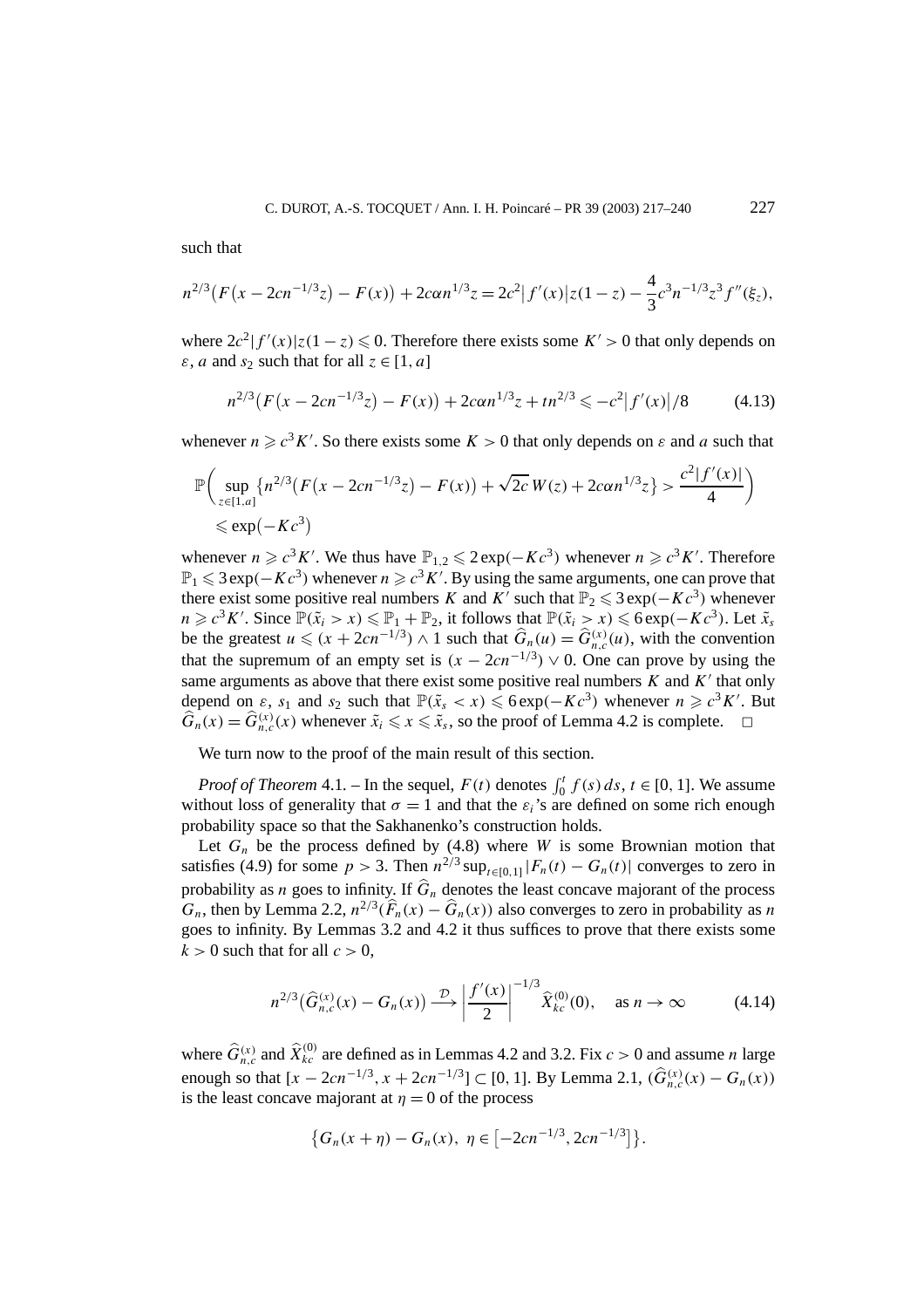By Taylor's expansion and time homogeneity of Brownian motion, it is identical in distribution to the concave majorant at  $\eta = 0$  of

$$
\left\{\eta f(x) + \frac{\eta^2}{2}f'(x) + \frac{\eta^3}{6}f''(\xi_\eta) + \frac{1}{\sqrt{n}}W(\eta), \ \eta \in \left[-2cn^{-1/3}, 2cn^{-1/3}\right]\right\}
$$

where  $\xi_{\eta} \in [0, 1]$ . Change of variable  $\delta = n^{1/3} |f'(x)/2|^{2/3}\eta$ , the three properties in Lemma 2.1 and scaling property of Brownian motion yield that  $n^{2/3}|f'(x)/2|^{1/3} \times$  $(\widehat{G}_{n,c}^{(x)}(x) - G_n(x))$  is identical in distribution to the least concave majorant at  $\delta = 0$ of

$$
\left\{-\delta^2 + n^{-1/3}\frac{\delta^3}{6} \left| \frac{f'(x)}{2} \right|^{-5/3} f''(\xi_\delta') + W(\delta), \ \delta \in \left[-2^{1/3} |f'(x)|^{2/3} c, 2^{1/3} |f'(x)|^{2/3} c\right] \right\}
$$

where  $\xi'_{\delta} \in [0, 1]$ . Since  $f''$  is bounded and  $|f'|$  is bounded away from zero, it converges in distribution to the least concave majorant of

$$
\{W(\eta) - \eta^2, \ \eta \in \left[-2^{1/3} |f'(x)|^{2/3} c, 2^{1/3} |f'(x)|^{2/3} c\right]\}
$$

as *n* goes to infinity. This proves (4.14) and completes the proof of the theorem.  $\Box$ 

## **5.** Global behaviour of  $\widehat{F}_n - F_n$

In this section we describe the asymptotic distribution of the  $\mathbb{L}_q$ -distance between  $\widehat{F}_n$ and  $F_n$  and provide the order of magnitude of the supremum distance between these processes.

### **5.1. Statement of the main results**

We first state that the supremum distance between  $\widehat{F}_n$  and  $F_n$  is of order  $((\log n)/n)^{2/3}$ . Let  $\varepsilon$ ,  $s_0$ ,  $s_1$  and  $s_2$  be positive numbers and let  $\mathcal F$  be the class of decreasing functions *f* defined on [0*,* 1] that satisfy the following properties: *f* is twice differentiable,  $\inf_t |f'(t)| \geq \varepsilon$  and  $\sup_t |f^{(i)}(t)| \leq s_i$ , where  $f^{(i)}$  denotes the *i*th derivative of *f*,  $i = 0, 1, 2.$ 

THEOREM 5.1. – Assume we are given the regression model (1.1), where  $x_i = i/n$ , *the εi's are centered independent and identically distributed random variables with*  $\mathbb{E}|\varepsilon_1|^3 < \infty$ . Let  $F_n$  be the empirical process defined by (1.2) and let  $\widehat{F}_n$  be the least *concave majorant of*  $F_n$ . If  $F$  *is not empty, then there exist some positive*  $C$  *and*  $C'$  *such that for all n*

$$
C \leqslant \left(\frac{n}{\log n}\right)^{2/3} \sup_{f \in \mathcal{F}} \mathbb{E}_f\left(\sup_{t \in [0,1]} \left|\widehat{F}_n(t) - F_n(t)\right|\right) \leqslant C',
$$

*where*  $\mathbb{E}_f$  *denotes expectation in model* (1.1)*.*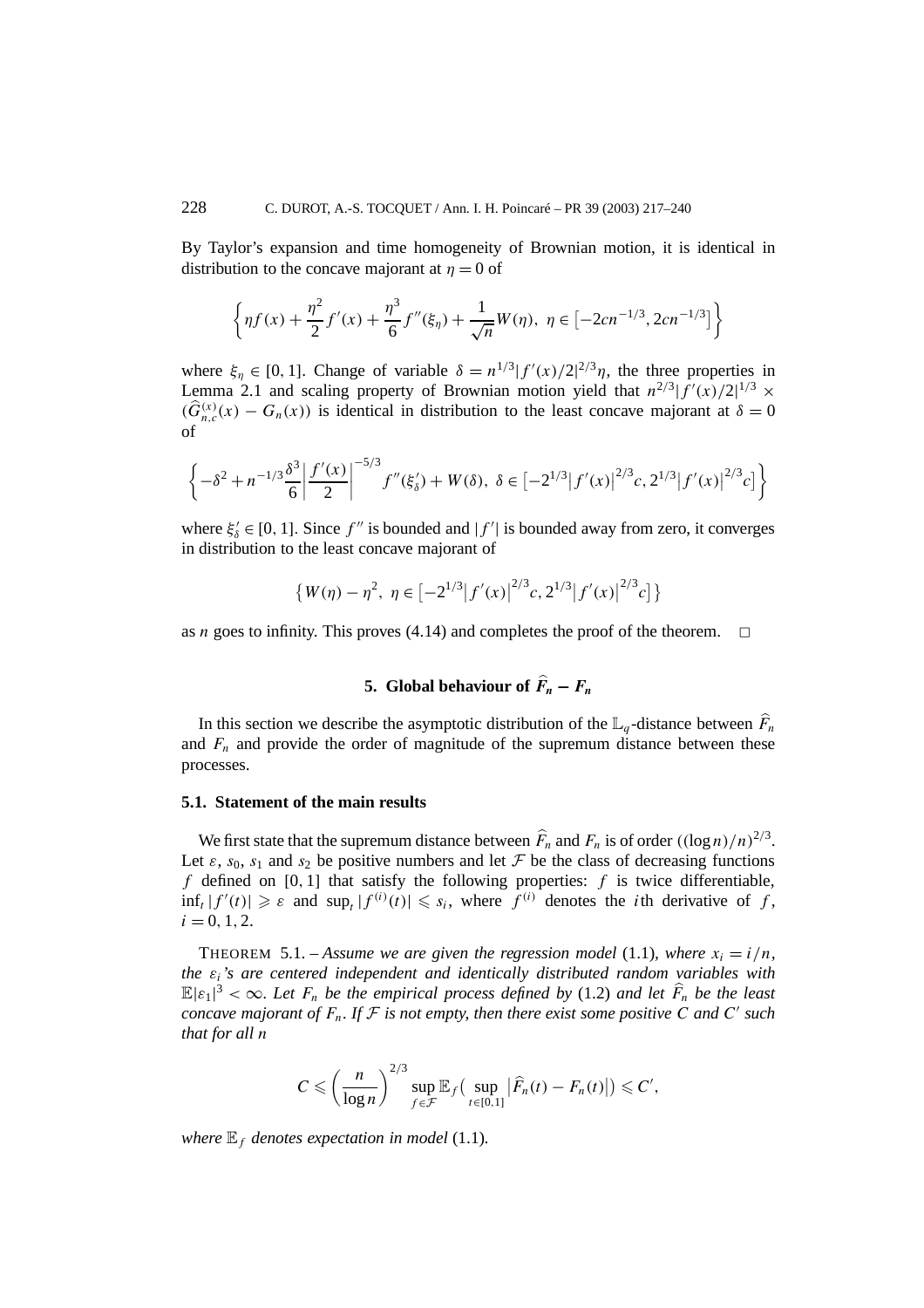This result has to be compared with Theorem 1 of Kiefer and Wolfowitz [5]. Let  $X_1, \ldots, X_n$  be independent and identically distributed random variables whose underlying density is assumed to be decreasing. In their Theorem 1, Kiefer and Wolfowitz state that the supremum distance between the empirical distribution function and its least concave majorant is  $\mathcal{O}_{a.s.}(n^{-2/3} \log n)$ . In fact, slight modification of their proof leads to the fact that this supremum distance is  $\mathcal{O}_{\mathbb{P}}(((\log n)/n)^{2/3})$ . It is thus not surprising that, in our framework of regression estimation, the supremum distance between the empirical process and its least concave majorant is  $\mathcal{O}_P((\log n)/n)^{2/3}$ . In our Theorem 5.1, we also provide a lower bound that proves that the order of magnitude of this distance is exactly  $((\log n)/n)^{2/3}$ .

We turn now to the statement of our main result: the asymptotic distribution of the  $\mathbb{L}_q$ -distance between  $\widehat{F}_n$  and  $F_n$  is given in the following theorem. Let us recall that the constants  $m_q$  and  $k_q$  defined by (3.4) exist and are finite (see Lemma 3.3).

THEOREM 5.2. – Assume we are given the regression model (1.1), where  $x_i = i/n$ , *the εi's are centered independent and identically distributed random variables and f is a decreasing twice differentiable function with bounded second derivative. Let*  $F_n$  *be the empirical process defined by* (1.2) *and let*  $F_n$  *be the least concave majorant of*  $F_n$ . *If*  $\inf_{t \in [0,1]} |f'(t)| > 0$  *and if there exists some*  $p > 6$  *for which*  $\mathbb{E}|\varepsilon_1|^p$  *is finite, then for*  $e^{i\varphi}$  *g* > 1/2 + 3/(2*(p* − 3))*,* 

$$
n^{1/6}\left(n^{2q/3}\int\limits_{0}^{1}\left|\widehat{F}_n(t)-F_n(t)\right|^qdt-m_q\int\limits_{0}^{1}\left|\frac{f'(t)}{2\sigma^4}\right|^{-q/3}dt\right)\stackrel{\mathcal{D}}{\longrightarrow}\mathcal{N}\left(0,\Gamma_q^2\right)\quad\text{as }n\to\infty,
$$

*where*

$$
\sigma^2 = \mathbb{E}(\varepsilon_1^2), \qquad \Gamma_q^2 = 2k_q \sigma^{2q} \int_0^1 |f'(t)/2|^{-2(q+1)/3} dt
$$

*and where*  $m_q$  *and*  $k_q$  *are defined by* (3.4)*.* 

### **5.2. Proofs**

This section is devoted to the proof of Theorems 5.1 and 5.2. We assume here that  $\sigma = 1$  and that the  $\varepsilon_i$ 's are defined on some rich enough probability space so that Lemma 4.1 holds. By Lemma 4.1, the empirical function  $F_n$  can be uniformly approximated in distribution by the process  $G_n$  defined by (4.8). Therefore,  $F_n$  can be uniformly approximated by the least concave majorant  $\hat{G}_n$  of  $G_n$ , which can be itself approximated by the least concave majorant  $\hat{G}_{n,c}^{(x)}$  of  $G_n$  restricted to a well chosen bounded interval (see Lemma 4.2). In order to obtain global results, we first state that this approximation can be performed uniformly in  $x$ : it is stated in Lemma 5.1 that  $\sup_x |\widehat{G}_n(x) - \widehat{G}_{n,c}^{(x)}(x)|$  is small whenever *c* is large enough.

LEMMA 5.1. – Let f be a decreasing function defined on [0, 1] and  $G_n$  be defined *by* (4.8). Let  $\widehat{G}_n$  and  $\widehat{G}_{n,c}^{(x)}$  be the least concave majorants of the processes  $\{G_n(\eta), \eta \in$ [0, 1]} *and* { $G_n(\eta)$ ,  $\eta$  ∈ [ $x - 2cn^{-1/3}$ ,  $x + 2cn^{-1/3}$ ]∩[0, 1]} *respectively, where*  $c > 0$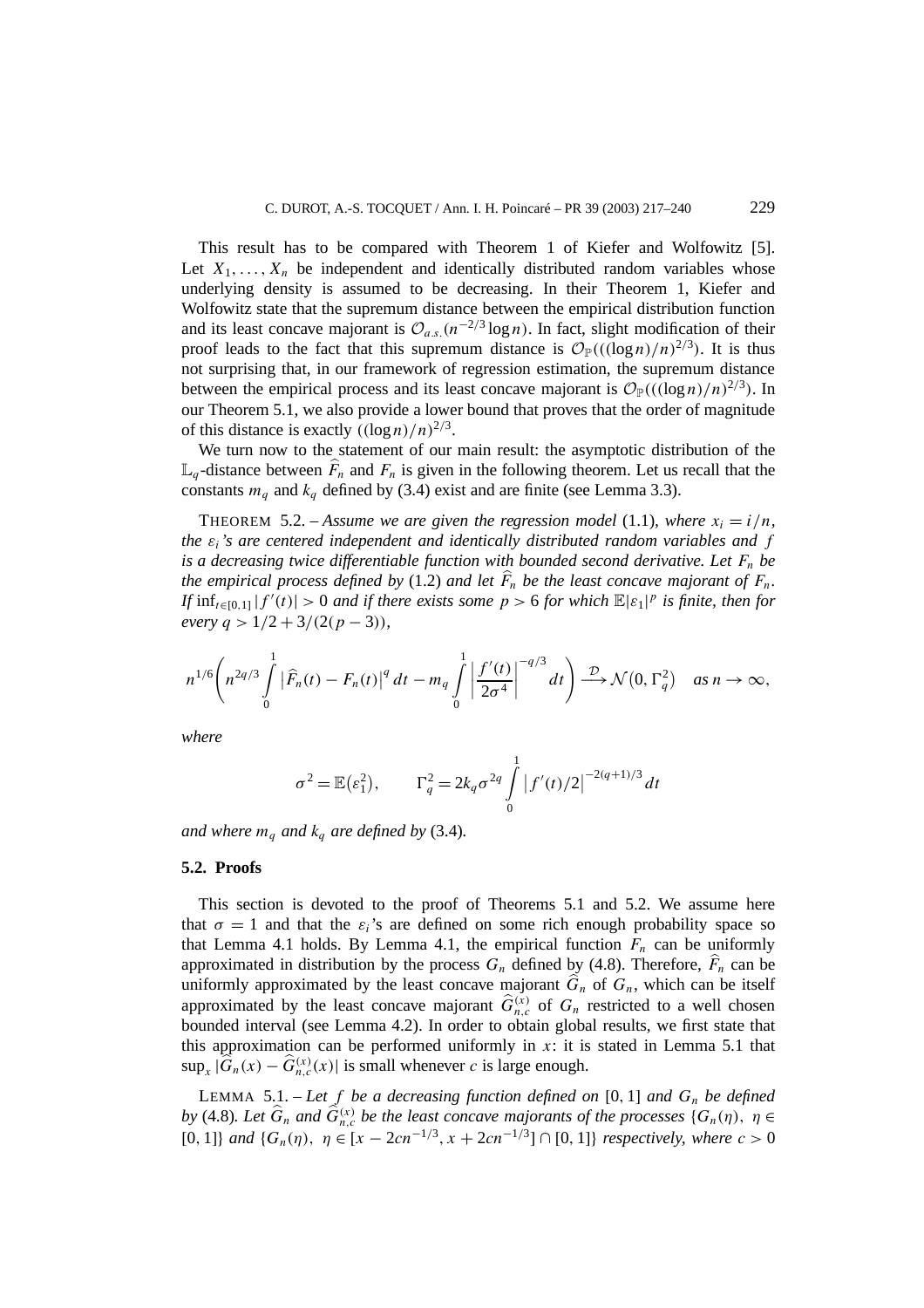*and*  $x \in [0, 1]$ *. If f is twice differentiable with*  $\inf_t |f'(t)| \geq \varepsilon$ *,*  $\sup_t |f'(t)| \leq s_1$  *and*  $\sup_t |f''(t)| \leq s_2$  *then there exist some positive K and K' that only depend on*  $\varepsilon$ *,*  $s_1$  *and s*<sup>2</sup> *such that for all*  $q > 0$ 

$$
\mathbb{E}\big(\sup_{x\in[0,1]}\big|\widehat{G}_n(x)-\widehat{G}_{n,c}^{(x)}(x)\big|^q\big)\leqslant A_q n^{\frac{1}{3}-\frac{q}{2}}c^{-1}\exp(-Kc^3),
$$

*for some*  $A_q > 0$  *that only depends on*  $\varepsilon$ ,  $s_1$  *and*  $s_2$  *and whenever*  $n \geq K'c^3$ .

*Proof. –* The development of the proof is similar to the one of Lemma 4.2. We use here the notation  $\tilde{x}_i$  defined in the proof of Lemma 4.2. For every  $x \in [0, 1]$ , let  $\alpha_x = f(x) + cn^{-1/3}|f'(x)|$  and  $t_x = n^{-2/3}c^2 f'(x)/4$ . We have  $\mathbb{P}(\exists x \in [0, 1], (\tilde{x}_i - x) >$  $0 \leq P_1 + P_2$ , where

$$
\mathbb{P}_1 = \mathbb{P}(\exists x \in [0, 1], \exists y \leq x - 2cn^{-1/3},
$$
  
\n
$$
G_n(y) - G_n(x - cn^{-1/3}) > (y - x + cn^{-1/3})\alpha_x)
$$

and

$$
\mathbb{P}_2 = \mathbb{P}(\exists x \in [0, 1], \exists z \geq x, \ G_n(z) - G_n(x - c n^{-1/3}) > (z - x + c n^{-1/3}) \alpha_x).
$$

Also,  $\mathbb{P}_1 \leqslant \mathbb{P}_{1,1} + \mathbb{P}_{1,2}$ , where

$$
\mathbb{P}_{1,1} = \mathbb{P}(\exists x \in [0,1], G_n(x) - G_n(x - cn^{-1/3}) - c\alpha_x n^{-1/3} > t_x)
$$

and

$$
\mathbb{P}_{1,2} = \mathbb{P}(\exists x \in [0,1], \exists y \leq x - 2cn^{-1/3}, G_n(x) - G_n(y) + (y-x)\alpha_x < t_x).
$$

We obtain by using Taylor's expansion

$$
\mathbb{P}_{1,1} \leq \mathbb{P}\bigg(\sup_{x \in [0,1]} n^{1/6} \big(W(x) - W\big(x - c n^{-1/3}\big)\big) > \frac{c^2}{8}\varepsilon\bigg),
$$

whenever  $3n^{1/3}\epsilon \geq 4s_2c$ . Inequality (4.11) holds for every  $u > 0$ ,  $d \in (0, 1]$ . There thus exist some positive numbers A, K and K' such that  $c\mathbb{P}_{1,1} \leqslant An^{1/3} \exp(-Kc^3)$  whenever  $n \geq K'c^3$ . Let *a* be some real number with  $a\varepsilon \geq 2s_1$ . For all  $x \in [0, 1], z \geq 1$ , let  $Y_n(x, z)$ be defined by

$$
Y_n(x, z) = n^{2/3} (G_n(x - 2cn^{-1/3}z) - G_n(x)) + 2c\alpha_x n^{1/3}z + n^{2/3}t_x.
$$

We have (4.12) for all  $x \in [0, 1]$  and all  $z \ge a$  so

$$
\mathbb{P}\left(\sup_{x,z}\{Y_n(x,z)\}>0\right) \le \mathbb{P}\left(\sup_{x,z}\{n^{1/6}(W(x-2cn^{-1/3}z)-W(x))- \varepsilon c^2 z^2\} > \frac{c^2 \varepsilon}{4}\right),
$$
(5.15)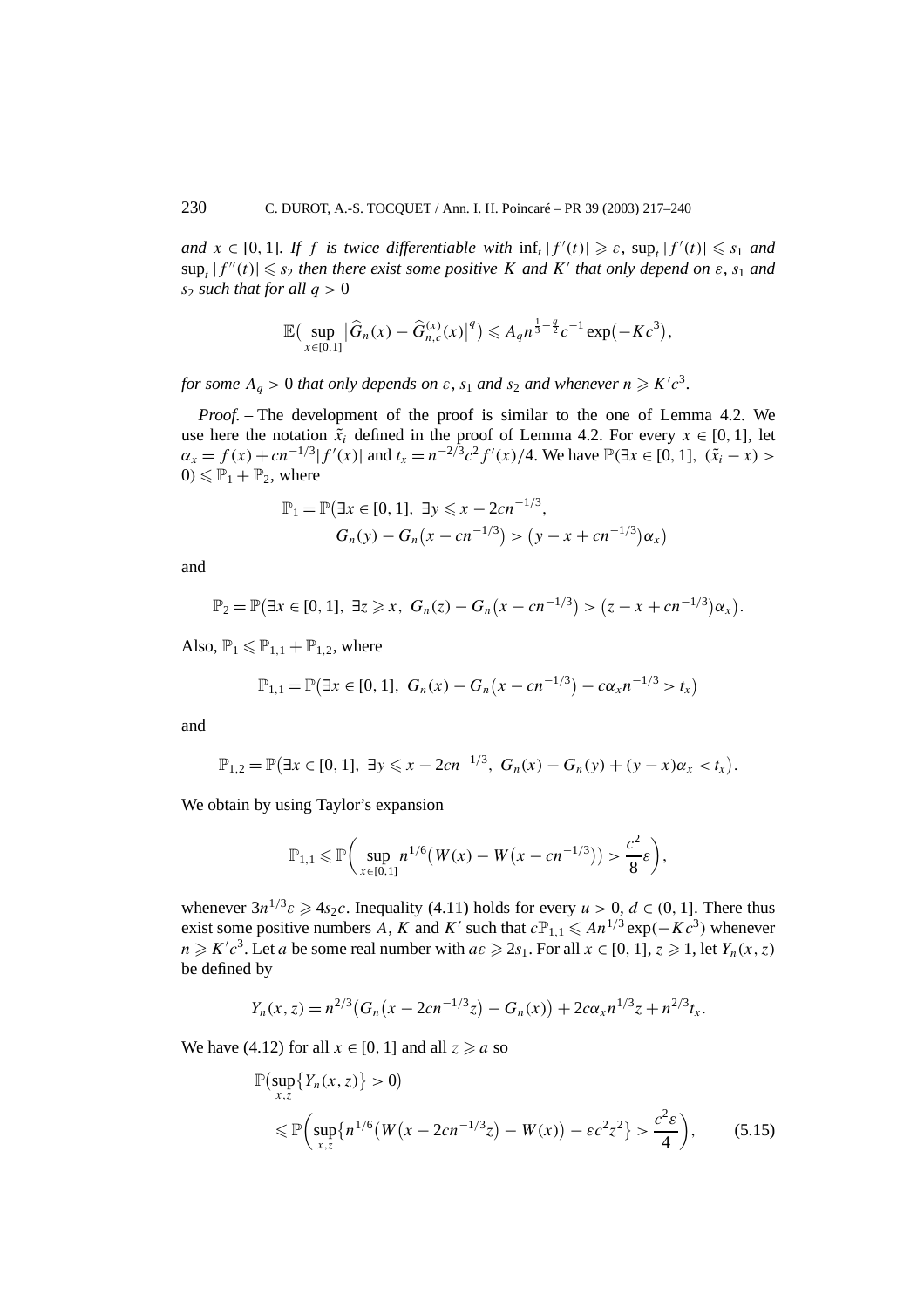where the supremum is taken over the set

$$
\{(x, z), x \in [0, 1], z \in [a; xn^{1/3}/(2c)]\}.
$$

For all  $n \in \mathbb{N}$ , let  $k_n$  be the integer part of  $n^{1/3}c^{-1}$  and for all  $j \in \{1, ..., k_n\}$ , let  $t_i = j/k_n$ . From (3.3) there exists some  $K > 0$  that only depends on  $\varepsilon$  and *a* such that for all  $j \in \{1, ..., k_n\}$ ,

$$
\mathbb{P}\left(\sup_{z\geq a}\{n^{1/6}\big(W(t_j-2cn^{-1/3}z)-W(t_j)\big)-\varepsilon c^2z^2\}>0\right)\leqslant \exp(-Kc^3).
$$

By symmetry and time homogeneity,

$$
\mathbb{P}\bigg(\sup_{x \in [t_{j-1}, t_j], y \in [0,1]} \{n^{1/6} (W(x - y) - W(t_j - y))\} > \frac{c^2 \varepsilon}{8}\bigg)
$$
  
\$\leqslant \mathbb{P}\bigg(\sup\_{y \in [0,1], |u - y| \leqslant 1/k\_n} |W(u) - W(y)| > \frac{c^2 \varepsilon n^{-1/6}}{8}\bigg)\$

for all *j* ∈ {1, ...,  $k_n$ }, where  $t_0 = 0$ . Assume  $n^{1/3}c^{-1} \ge 2$ . Then  $k_n \ge n^{1/3}c^{-1}/2 \ge 1$  and from (4.11) there exist some  $A > 0$  and  $K > 0$  such that the latter probability is less than or equal to  $Ak_n \exp(-Kc^3)$ . Therefore, there exist some *A*, *K* and *K'* such that the probability in (5.15) is less than or equal to  $Ak_n^2 \exp(-Kc^3)$  whenever  $n \ge K'c^3$ . From  $(4.11)$  and  $(4.13)$  there exist some positive *A*, *K* and *K'* such that

$$
\mathbb{P}\big(\sup_{x\in[0,1],\ z\in[1,a]}\big\{Y_n(x,z)\big\}>0\big)\leqslant An^{1/3}c^{-1}\exp\big(-Kc^3\big)
$$

whenever  $n \geq K'c^3$ . There thus exist some positive A, K, K' such that

$$
\mathbb{P}_{1,2} \leqslant An^{2/3}c^{-2}\exp(-Kc^3)
$$

whenever  $n \geq K'c^3$ . It follows that  $c^2\mathbb{P}_1 \leq A n^{2/3} \exp(-Kc^3)$  for some positive *A* and *K*, whenever  $n \ge K'c^3$ . Repeating the same kind of arguments, we obtain that there exist some *A*, *K* and *K'* that only depend on  $\varepsilon$ ,  $s_1$  and  $s_2$  such that

$$
\mathbb{P}(\exists x \in [0, 1], \ \hat{G}_n(x) \neq \hat{G}_{n,c}^{(x)}(x)) \leq A n^{2/3} c^{-2} \exp(-Kc^3)
$$
 (5.16)

whenever  $n \geq K'c^3$ . It is assumed that *F* is concave so by Lemma 2.2,

$$
\sup_{x\in[0,1]}|\widehat{G}_n(x)-\widehat{G}_{n,c}^{(x)}(x)|\leq 2\sup_{x\in[0,1]}|G_n(x)-F(x)|\leq \frac{2}{\sqrt{n}}\sup_{x\in[0,1]}|W(x)|.
$$

By Hölder's inequality we have

$$
\mathbb{E}\left(\sup_{x\in[0,1]}|\hat{G}_n(x) - \hat{G}_{n,c}^{(x)}(x)|^q\right) \n\leq \frac{2^q}{n^{q/2}} \mathbb{E}^{1/2}\left(\sup_{x\in[0,1]} |W(x)|^{2q}\right) \mathbb{P}^{1/2}\left(\exists x \in [0,1], \ \hat{G}_n(x) \neq \hat{G}_{n,c}^{(x)}(x)\right).
$$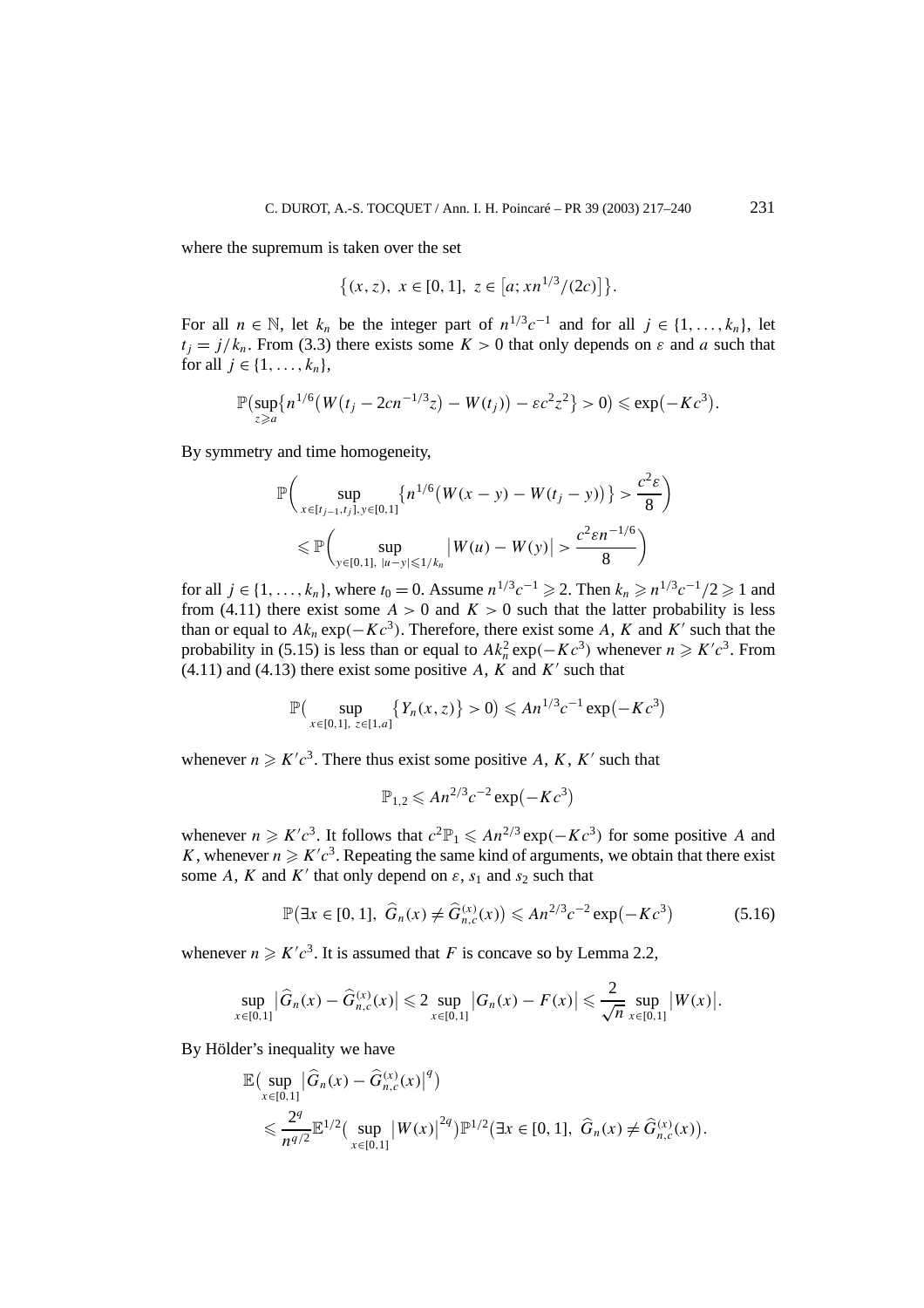This last inequality combined with  $(5.16)$  completes the proof of the lemma.  $\Box$ 

*Proof of Theorem* 5.1. – In the sequel,  $\mathbb{P}_f$  denotes probability in the model (1.1). Let  $G_n$  be the process defined by  $(4.8)$ , where *W* is some standard Brownian motion that satisfies (4.9) where  $p = 3$  and  $C_3$  only depends on  $s_1$  and  $s_0$ . Let  $\hat{G}_n$  be the least concave majorant of  $\{G_n(t), t \in [0, 1]\}$ . By (4.9) and Fubini's Theorem we have

$$
\mathbb{E}_f\big(\sup_{t\in[0,1]}\big|F_n(t)-G_n(t)\big|\big)\leqslant\int\limits_0^\infty1\wedge\big(C_3n^{-2}u^{-3}\big)\,du.
$$

There thus exists some  $C' > 0$  such that for all  $f \in \mathcal{F}$  and all *n*,

$$
\mathbb{E}_f\big(\sup_{t\in[0,1]}\big|F_n(t)-G_n(t)\big|\big)\leqslant C'.
$$

From Lemma 2.2 we also have

$$
n^{2/3} \mathbb{E}_f \big( \sup_{t \in [0,1]} \big| \widehat{F}_n(t) - \widehat{G}_n(t) \big| \big) \leqslant C'.
$$

Let  $c_n = (c_0 \log n)^{1/3}$  for some large enough  $c_0 > 0$  and let  $d_n = (d_0 \log n)^{1/3}$  for some  $d_0 \in ]0, 1/(10\varepsilon^2)$ [. We will prove that on the one hand, there exists some  $C' > 0$  such that

$$
\left(\frac{n}{\log n}\right)^{2/3} \mathbb{E}_f\left(\sup_{t \in [0,1]}|\widehat{G}_{n,c_n}^{(t)}(t) - G_n(t)|\right) \leq C' \tag{5.17}
$$

for all large enough *n* and all  $f \in \mathcal{F}$  and on the other hand, there exists some  $C > 0$  such that

$$
\left(\frac{n}{\log n}\right)^{2/3} \mathbb{E}_{f_0}\left(\sup_{t \in [0,1]}|\widehat{G}_{n,d_n}^{(t)}(t) - G_n(t)|\right) \geqslant C \tag{5.18}
$$

for some  $f_0 \in \mathcal{F}$  and all large enough *n*. From Lemma 5.1 and since for every *t*,  $G_n(t) \leq \hat{G}_{n,d_n}^{(t)}(t) \leq \hat{G}_n(t)$ , Theorem 5.1 follows from these last four inequalities. For all *t* ∈ [0, 1], let  $\hat{Z}_{c_n}(t)$  be the least concave majorant at time zero of the process

$$
\left\{-\eta^2 + n^{1/6} \left| \frac{f'(t)}{2} \right|^{1/3} \left(W(t + n^{-1/3} |f'(t)/2|^{-2/3}\eta) - W(t)\right), \ \eta \in I_n(t) \right\}, \tag{5.19}
$$

where

$$
I_n(t) = \left[ -\left| \frac{f'(t)}{2} \right|^{2/3} ((n^{1/3}t) \wedge (2c_n)); \ \left| \frac{f'(t)}{2} \right|^{2/3} ((n^{1/3}(1-t)) \wedge (2c_n)) \right].
$$

The least concave majorant of a process at a given time is less than or equal to the supremum of this process so for all  $x > 0$  and all  $f \in \mathcal{F}$ ,

$$
\mathbb{P}_f\big(\sup_{t\in[0,1]}|\widehat{Z}_{c_n}(t)|>x\big)\leq \mathbb{P}_f\big(n^{1/6}(s_1/2)^{1/3}\sup_{t\in[0,1],\;|t-u|\leqslant 2c_nn^{-1/3}}\big|W(u)-W(t)\big|>x\big).
$$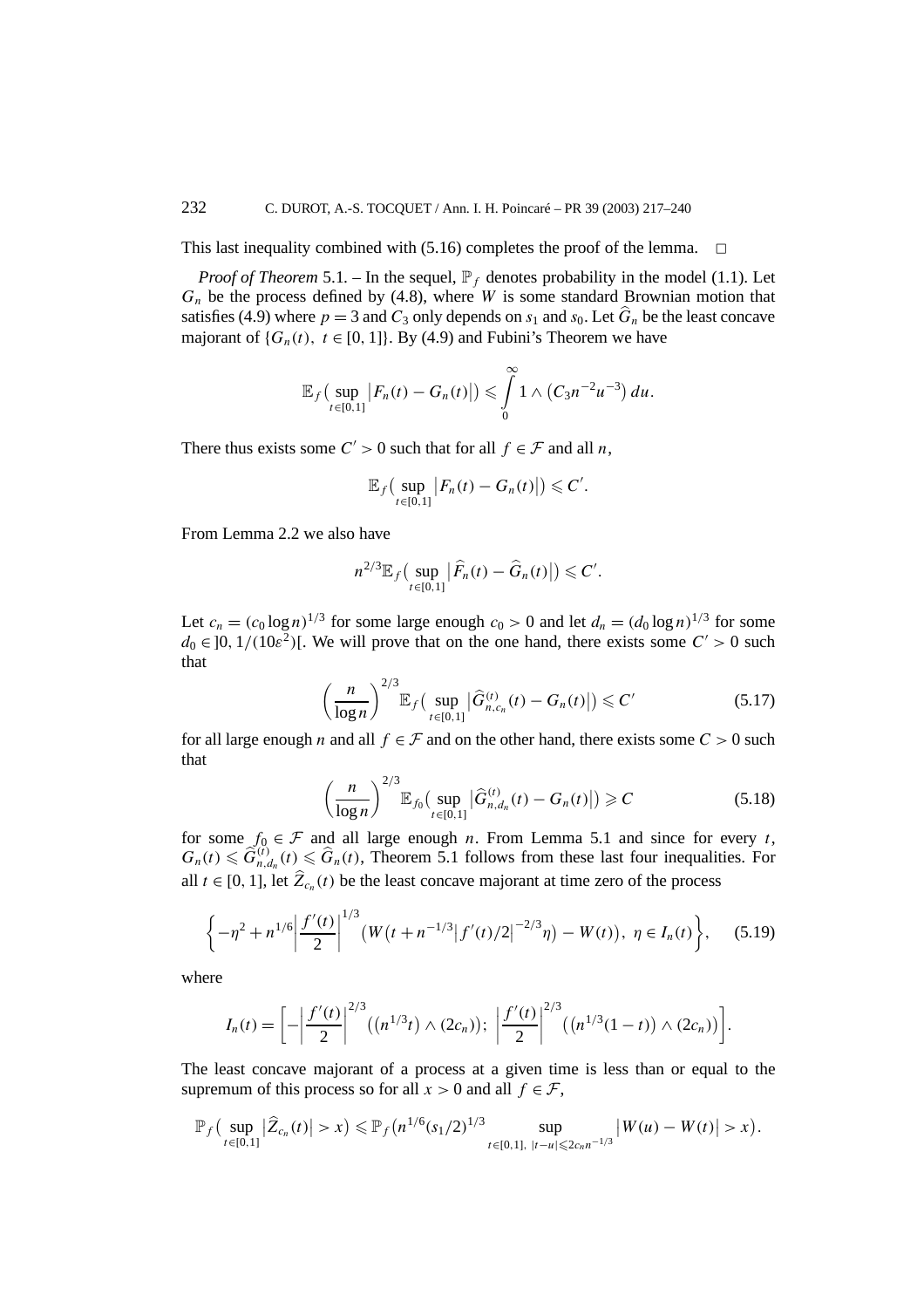From (4.11), there thus exist some positive *A* and *K* such that for all  $x > 0$  and all  $f \in \mathcal{F}$ ,

$$
\mathbb{P}_f\big(\sup_{t\in[0,1]}|\widehat{Z}_{c_n}(t)|>x\big)\leq (An^{1/3}c_n^{-1}\exp(-Kx^2/c_n))\wedge 1
$$

whenever *n* is large enough. Therefore, there exists some  $C' > 0$  such that for all  $f \in \mathcal{F}$ and all large enough *n*,

$$
\mathbb{E}_f\big(\sup_{t\in[0,1]}\big|\widehat{Z}_{c_n}(t)\big|\big) \leqslant C'(\log n)^{2/3}.\tag{5.20}
$$

For every  $t \in [0, 1]$  and every  $\eta \in I_n(t)$ , let  $Z_{c_n}(t, \eta)$  denote the value of the process (5.19) at time *η*. It follows from Taylor's expansion and the three properties in Lemma 2.1 that  $n^{2/3}|f'(t)/2|^{1/3}(\hat{G}_{n,c_n}^{(t)}(t) - G_n(t))$  is the least concave majorant at time zero of the process

$$
\left\{Z_{c_n}(t,\eta)+n^{-1/3}\frac{\eta^3}{6}\left|\frac{f'(t)}{2}\right|^{-5/3}f''(\xi_{\eta}),\ \eta\in I_n(t)\right\},\right
$$

where for all  $\eta$ ,  $\xi_{\eta}$  is some number in [0, 1]. By Lemma 2.2, there exists some  $K > 0$ that only depends on  $s_1$  and  $s_2$  such that

$$
\sup_{t\in[0,1]} \left| \widehat{Z}_{c_n}(t) - n^{2/3} \right| \frac{f'(t)}{2} \bigg|^{1/3} \left( \widehat{G}_{n,c_n}^{(t)}(t) - G_n(t) \right) \bigg| \leqslant K n^{-1/3} c_n^3. \tag{5.21}
$$

We obtain  $(5.17)$  by combining  $(5.20)$  and  $(5.21)$ .

2*/*3

Let  $f_0$  be the decreasing function defined for  $t \in [0, 1]$  by  $f_0(t) = -\varepsilon t + s_0$ . Then,  $\sup_t |f_0(t)| = \max(s_0, \varepsilon - s_0)$ . But for all  $f \in \mathcal{F}$ ,  $f(0) - f(1) \geq \varepsilon$  and therefore,  $2s_0 \geq \varepsilon$ . It follows that  $\sup_t |f_0(t)| = s_0$  and  $f_0 \in \mathcal{F}$ . Let  $k_n$  denote the integer part of  $n^{1/3}(4d_n)^{-1}$ and for all  $j \in \{1, ..., k_n\}$ , let  $t_j = j/k_n$ . Moreover, let  $x = d_0^{2/3} |\varepsilon/2|^{4/3}$ . By Markov's inequality

$$
\left(\frac{1}{\log n}\right)^{2/3} \mathbb{E}_{f_0}\big(\sup_{1\leq j\leq k_n-1}|\widehat{Z}_{d_n}(t_j)|\big) \geqslant x \mathbb{P}_{f_0}\big(\sup_{1\leq j\leq k_n-1}|\widehat{Z}_{d_n}(t_j)|> x(\log n)^{2/3}\big).
$$

By (5.21) where  $c_n$  stands for  $d_n$ , it suffices to prove that

$$
\liminf_{n \to \infty} \mathbb{P}_{f_0}\left(\sup_{1 \le j \le k_n - 1} |\widehat{Z}_{d_n}(t_j)| > x(\log n)^{2/3}\right) > 0 \tag{5.22}
$$

in order to prove (5.18). The increments of Brownian motion are independent and therefore the random variables  $\hat{Z}_{d_n}(t_i)$ ,  $j \in \{1, ..., k_n\}$ , are independent. Moreover,  $n^{1/3}k_n^{-1} \geq 4d_n$  so it follows from scaling and time homogeneity of Brownian motion that the random variable  $\hat{Z}_{d_n}(t_i)$  is identical in distribution to the least concave majorant at time zero of  $\{-\eta^2 + W(\eta), |\eta| \leq 2d_n |f'(t_j)/2|^{2/3}\}$ , for all  $j \in \{1, ..., k_n - 1\}$ . Therefore when  $f = f_0$ , the random variables  $\hat{Z}_{d_n}(t_i)$ ,  $j \in \{1, ..., k_n - 1\}$ , are independent and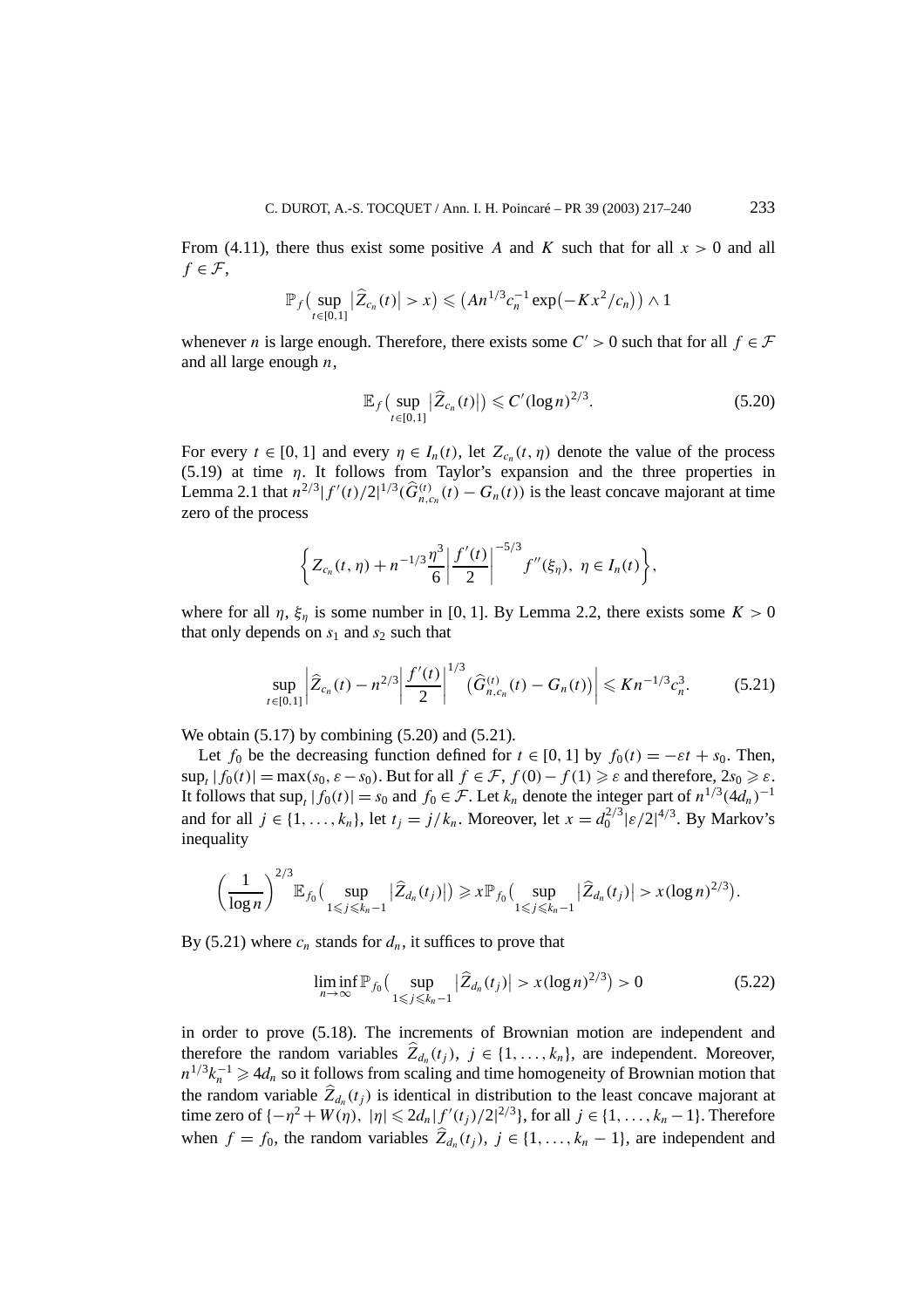identically distributed. It follows that

$$
\mathbb{P}_{f_0}\Big(\sup_{1\leqslant j\leqslant k_n-1}\big|\widehat{Z}_{d_n}(t_j)\big|>x(\log n)^{2/3}\Big)=1-\mathbb{P}_{f_0}^{k_n-1}\big(\big|\widehat{Z}_{d_n}(t_1)\big|\leqslant x(\log n)^{2/3}\big),\quad \ \ (5.23)
$$

where  $\hat{Z}_{d_n}(t_1) \geq 0$ . The least concave majorant of a process *X* at time zero is greater than or equal to either the supremum of  $\{X(\eta), \eta \leq 0\}$  or the supremum of  $\{X(\eta), \eta \geq 0\}$ . Moreover,  $\{W(\eta), \eta \geq 0\}$  is independent of  $\{W(\eta), \eta \leq 0\}$  and for any  $b > 0$ ,  $\sup_{n\in[0,b]}{-\eta^2 + W(\eta)}$  is identical in distribution to  $\sup_{n\in[-b,0]}{-\eta^2 + W(\eta)}$ . We fix  $b_n = 2d_n |\varepsilon/2|^{2/3}$ . Then the right hand term in (5.23) is greater than or equal to

$$
1 - \left(1 - \mathbb{P}^2\left(\sup_{\eta \in [0,b_n]} \{-\eta^2 + W(\eta)\} > x(\log n)^{2/3}\right)\right)^{k_n - 1}.
$$

By definition,  $x = d_0^{2/3} |\varepsilon/2|^{4/3}$ . We thus have

$$
\mathbb{P}\left(\sup_{\eta \in [0,b_n]} \{-\eta^2 + W(\eta)\} > x(\log n)^{2/3}\right) \ge \mathbb{P}\left(\sup_{\eta \in [0,b_n]} \{W(\eta)\} > 5(\log n)^{2/3}\left(\frac{\varepsilon^2 d_0}{4}\right)^{2/3}\right)
$$

where  $\sup_{n\in[0,b_n]}{W(\eta)}$  has the same distribution as  $\sqrt{b_n}|W(1)|$ . Let  $\phi$  be the distribution function of *W*(1). It is well known that  $1 - \phi(t) \sim \phi'(t)/t$  as *t* goes to infinity so there exists some  $t_0$  such that  $1 - \phi(t) \geq \phi'(t)/2t$  for all  $t \geq t_0$ . We thus obtain for large enough *n*

$$
\mathbb{P}_{f_0}\big(\sup_{0\leq j\leq k_n-1}|\widehat{Z}_{d_n}(t_j)|>x(\log n)^{2/3}\big)\geq 1-\bigg(1-\frac{4}{25\pi\,\varepsilon^2d_0\log n}n^{-\frac{25}{8}d_0\varepsilon^2}\bigg)^{k_n-1},
$$

that converges to one as *n* goes to infinity since by assumption  $d_0 < 1/(10\epsilon^2)$ . This proves (5.22) and completes the proof of the theorem.  $\Box$ 

*Proof of Theorem* 5.2*.* – Let *x* and *y* be positive numbers and fix  $r \in [0, 1]$ . Since for all *t* ∈ [0, 1],  $1 - t^r \le (1 - t)^r$  we have

$$
\left| x^r - y^r \right| \leqslant \left| x - y \right|^r. \tag{5.24}
$$

Fix now  $r \ge 1$ . There exists some *z* lying between *x* and *y* such that  $x^r - y^r =$ *r*(*x* − *y*) $z^{r-1}$ . Since *r*  $\geq 1$  we obtain

$$
|x^r - y^r| \leqslant r|x - y|(x + y)^{r-1}.
$$
\n(5.25)

Let *p* be some positive number with  $p > 6$  and  $\mathbb{E}|\varepsilon_1|^p < \infty$ . Fix  $q > 1/2 + 3/(2(p-3))$ . Let  $G_n$  be the process defined by (4.8), where *W* is some standard Brownian motion that satisfies (4.9). Then,

$$
\sup_{t \in [0,1]} |F_n(t) - G_n(t)| = O_{\mathbb{P}}(n^{1/p-1}),
$$
\n(5.26)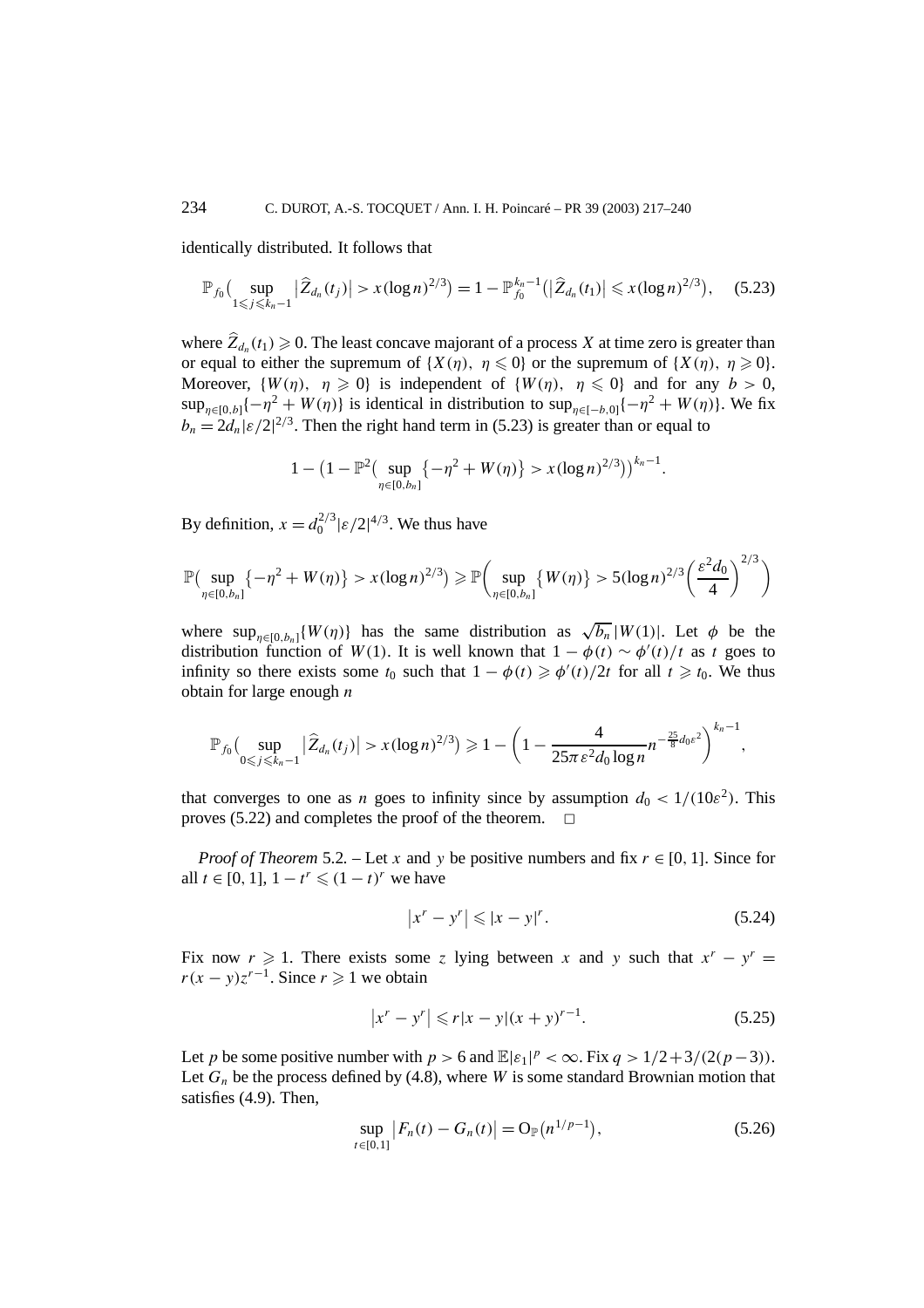which implies

$$
\sup_{t\in[0,1]} |F_n(t) - G_n(t)|^q = o_{\mathbb{P}}(n^{-1/6-2q/3}).
$$

Let  $\widehat{G}_n$  be the least concave majorant of  $\{G_n(\eta), \eta \in [0, 1]\}$ . Assume first  $q \leq 1$ . By (5.24), Lemma 2.2 and the latter equality,

$$
\int_{0}^{1} \left| |G_n(t) - \widehat{G}_n(t)|^q - |F_n(t) - \widehat{F}_n(t)|^q \right| dt = o_{\mathbb{P}}(n^{-1/6 - 2q/3}). \tag{5.27}
$$

Assume now *q >* 1. From (5.25),

$$
\int_{0}^{1} \left| |G_n(t) - \widehat{G}_n(t)|^q - |F_n(t) - \widehat{F}_n(t)|^q \right| dt
$$
\n
$$
\leq 2q \sup_{t \in [0,1]} |F_n(t) - G_n(t)| \int_{0}^{1} (2|G_n(t) - \widehat{G}_n(t)| + 2|F_n(t) - G_n(t)|)^{q-1} dt.
$$

Let  $c_n = (c_0 \log n)^{1/3}$  for some large enough positive real number  $c_0$  and for every  $t \in [0, 1]$  let  $\hat{Z}_{c_n}(t)$  be the least concave majorant at time zero of the process (5.19). For all *t*,  $\hat{Z}_{c_n}(t) \ge 0$  and  $\hat{Z}_{c_n}(t)$  is less than or equal to a random variable distributed as  $\hat{X}(0)$ , the least concave majorant at time zero of  $\{-\eta^2 + W(\eta), \eta \in \mathbb{R}\}$ . By Lemma 3.3 there thus exists some  $C_q > 0$  such that

$$
\sup_{t\in[0,1]}\mathbb{E}^{1/(q-1)}|\widehat{Z}_{c_n}(t)|^{q-1}\leq C_q.
$$

By Lemma 5.1 and (5.21), there thus exist some positive  $A_q$  and  $K_q$  such that for every  $t \in [0, 1]$ 

$$
\mathbb{E}^{1/(q-1)}|G_n(t) - \widehat{G}_n(t)|^{q-1}
$$
  
\$\leq A\_q[n^{-1}c\_n^3 + n^{-2/3} + n^{1/3(q-1)-1/2}c\_n^{-1/(q-1)}\exp(-K\_qc\_n^3)].

It then follows from (5.26) that

$$
\int_{0}^{1} (2|G_n(t) - \widehat{G}_n(t)| + 2|F_n(t) - G_n(t)|)^{q-1} dt = O_{\mathbb{P}}(n^{-2q/3+2/3}).
$$

Therefore, since  $p > 6$ , (5.27) still holds in the case where  $q \ge 1$ , which implies

$$
\int_{0}^{1} |F_n(t) - \widehat{F}_n(t)|^q dt = \int_{0}^{1} |G_n(t) - \widehat{G}_n(t)|^q dt + o_{\mathbb{P}}(n^{-1/6 - 2q/3})
$$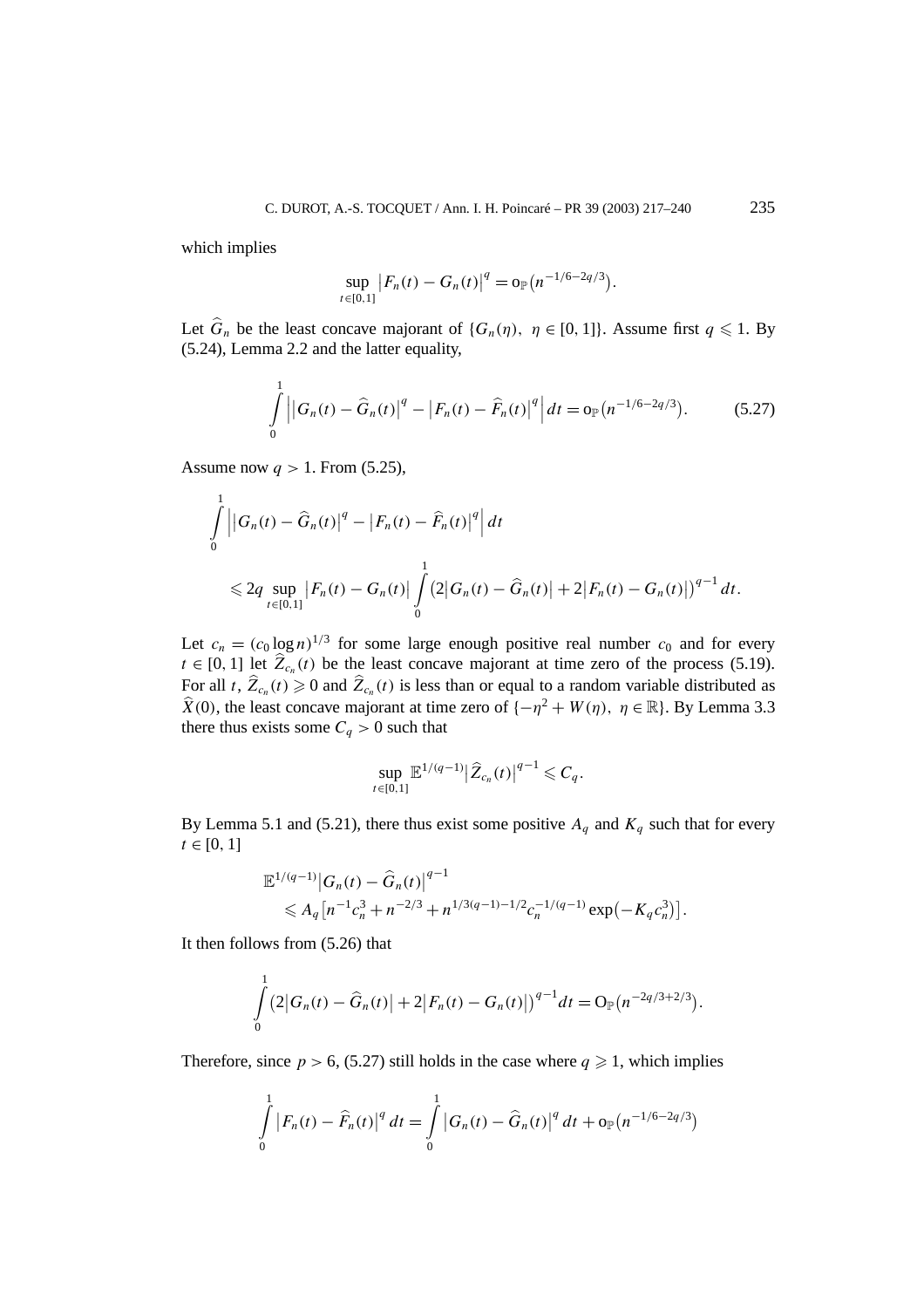for every  $q > 1/2 + 3/(2(p-3))$ . One can prove in the same way that

$$
n^{2q/3} \int_{0}^{1} |G_n(t) - \widehat{G}_n(t)|^q dt = \int_{0}^{1} \left| \frac{f'(t)}{2} \right|^{-q/3} |\widehat{Z}_{c_n}(t)|^q dt + o_{\mathbb{P}}(n^{-1/6})
$$

for every  $q > 1/2 + 3/(2(p-3))$ . Theorem 5.2 then follows from the following lemma  $(\text{recall } \sigma = 1). \square$ 

LEMMA 5.2. – *Let W be some standard two-sided Brownian motion, let f be a twice differentiable function on* [0, 1] *with bounded second derivative and*  $\inf_t |f'(t)| > 0$ . Let  $c_n = (c_0 \log n)^{1/3}$  *for some fixed positive real number*  $c_0$  *and for every*  $t \in [0, 1]$  *and n* ∈ N, let  $\hat{Z}_{c_n}(t)$  *be the least concave majorant at time zero of the process* (5.19)*. If*  $c_0$  *is large enough then for all q >* 0 *on the one hand,*

$$
\lim_{n \to \infty} n^{1/6} \bigg( \int_{0}^{1} (\mathbb{E} |\widehat{Z}_{c_n}(t)|^q - m_q) \bigg| \frac{f'(t)}{2} \bigg|^{-q/3} dt \bigg) = 0, \tag{5.28}
$$

*and on the other hand*

$$
n^{1/6} \bigg( \int\limits_{0}^{1} \bigg| \frac{f'(t)}{2} \bigg|^{-q/3} \big( \big| \widehat{Z}_{c_n}(t) \big|^q - \mathbb{E} \big| \widehat{Z}_{c_n}(t) \big|^q \big) \, dt \bigg) \stackrel{\mathcal{D}}{\longrightarrow} \mathcal{N}\big(0, \Gamma_q^2\big) \quad \text{as } n \to \infty, \tag{5.29}
$$

*where*  $\Gamma_q^2 = 2k_q \int_0^1 |f'(t)/2|^{-2(q+1)/3} dt$  *and where*  $m_q$  *and*  $k_q$  *are defined by* (3.4)*.* 

*Proof.* – Fix  $q > 0$ . Let  $\hat{X}(0)$  be the least concave majorant at time zero of  $\{-\eta^2 +$ *W*(*η*),  $\eta \in \mathbb{R}$  and for every  $d > 0$ , let  $\hat{X}_d(0)$  be the least concave majorant at time zero of  $\{-\eta^2 + W(\eta), |\eta| \leq 2d\}$ . It follows from scaling and time homogeneity of Brownian motion that for all  $t \in [2c_n n^{-1/3}, 1 - 2c_n n^{-1/3}], \hat{Z}_{c_n}(t)$  is identical in distribution to  $\hat{X}_{d_n(t)}(0)$ , where  $d_n(t) = c_n |f'(t)/2|^{2/3}$ . Moreover, for all  $t \in [0, 1]$ ,  $\hat{Z}_{c_n}(t) \geq 0$  and  $\hat{Z}_{c_n}(t)$  is less than or equal to a random variable distributed as  $\hat{X}(0)$ . From Lemma 3.3,  $\sup_{t \in [0,1]} \mathbb{E}|\hat{Z}_{c_n}(t)|^q$  is thus finite. Also,  $\sup_{t \in [0,1]} \mathbb{E}|\hat{X}_{d_n}(0)|^q$  is finite since  $0 \leq X_{d_n(t)}(0) \leq X(0)$ . Therefore,

$$
\int_{0}^{1} \mathbb{E} |\widehat{Z}_{c_n}(t)|^q \left| \frac{f'(t)}{2} \right|^{-q/3} dt = \int_{0}^{1} \mathbb{E} |\widehat{X}_{d_n(t)}(0)|^q \left| \frac{f'(t)}{2} \right|^{-q/3} dt + O(c_n n^{-1/3}).
$$

Since  $0 \leq X_{d_n(t)}(0) \leq X(0)$  we have

$$
\big|\mathbb{E}\big|\widehat{X}_{d_n(t)}(0)\big|^q - \mathbb{E}\big|\widehat{X}(0)\big|^q\big|\leq \mathbb{E}\big(\big|\widehat{X}(0)\big|^q 1_{\widehat{X}_{d_n(t)}(0)\neq \widehat{X}(0)}\big).
$$

Let  $\varepsilon$  be some positive real number with  $\inf_t |f'(t)| \geq \varepsilon$ . By Lemma 3.3,  $\mathbb{E}|\hat{X}(0)|^p$  is finite for all  $p > 0$ . By Hölder's inequality and Lemma 3.2 there thus exists some  $A_q > 0$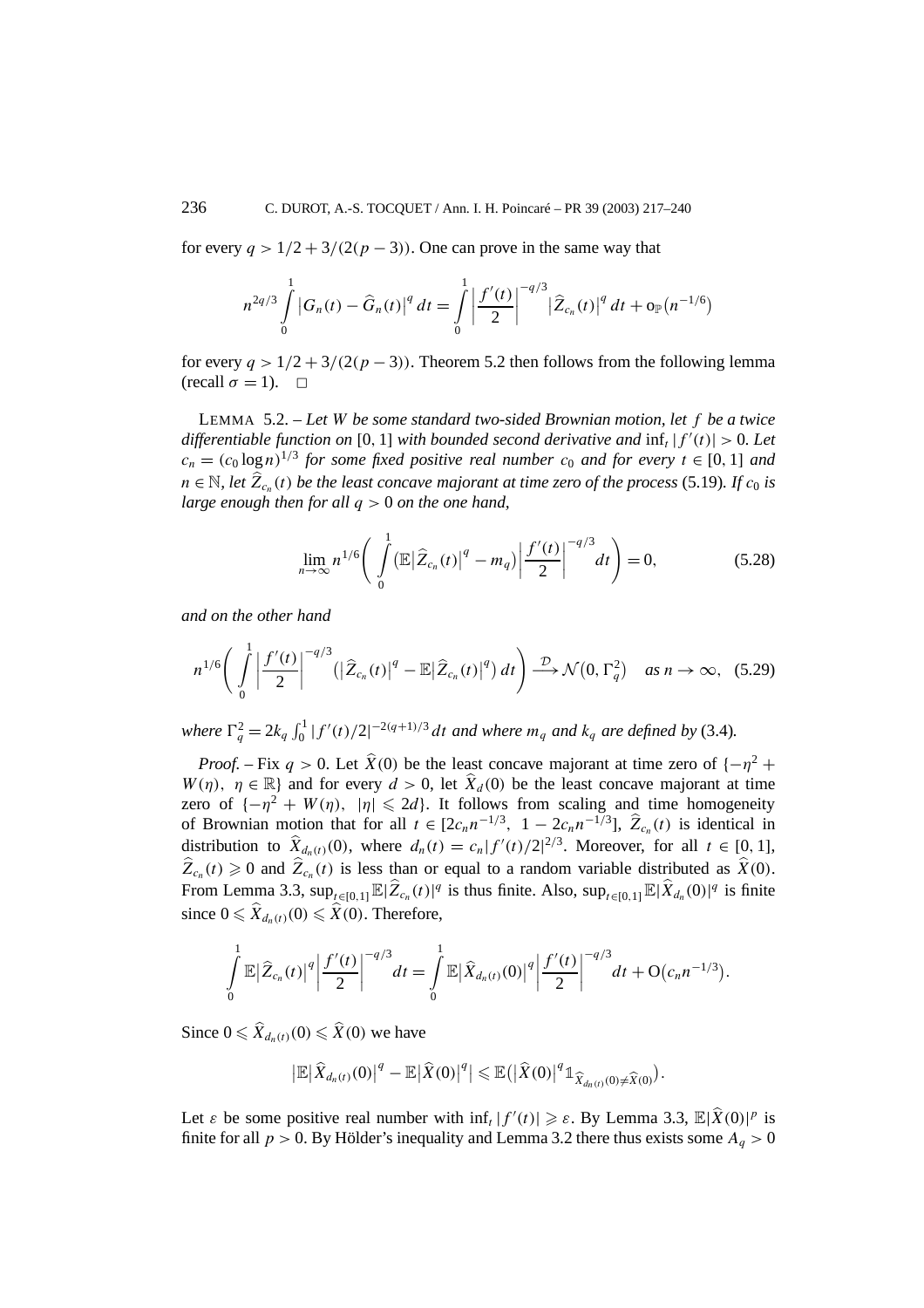such that

$$
\left|\mathbb{E}\left|\widehat{X}_{d_n(t)}(0)\right|^q-\mathbb{E}\left|\widehat{X}(0)\right|^q\right|\leqslant A_q\exp\left(-d_n(t)^3/4\right)\leqslant A_qn^{-c_0\epsilon^2/16}.
$$

If  $c_0$  is large enough (that is  $c_0 > 8/(3\epsilon^2)$ ) then

$$
\lim_{n\to\infty}n^{1/6}\int_{0}^{1}(\mathbb{E}|\widehat{X}_{d_n(t)}(0)|^q-\mathbb{E}|\widehat{X}(0)|^q)\bigg|\frac{f'(t)}{2}\bigg|^{-q/3}dt=0.
$$

So we obtain (5.28) and it remains to prove (5.29). In the sequel,  $Y_n(t)$  denotes the random variable

$$
Y_n(t) = \left| \frac{f'(t)}{2} \right|^{-q/3} \left( \left| \widehat{Z}_{c_n}(t) \right|^q - \mathbb{E} \left| \widehat{Z}_{c_n}(t) \right|^q \right).
$$

By Fubini's Theorem,

$$
\text{var}\left(\int\limits_{0}^{1} Y_n(t) \, dt\right) = 2 \int\limits_{0}^{1} \int\limits_{s}^{1} \left| \frac{f'(t) f'(s)}{4} \right|^{-q/3} \text{cov}\left(\left| \widehat{Z}_{c_n}(t) \right|^{q}, \left| \widehat{Z}_{c_n}(s) \right|^{q}\right) dt \, ds.
$$

For all *t*,  $\hat{Z}_{c_n}(t)$  only depends on the increments of *W* between times  $t - 2c_n n^{-1/3}$ and  $t + 2c_n n^{-1/3}$ . The increments of Brownian motion are independent so the random variables  $\hat{Z}_{c_n}(t)$  and  $\hat{Z}_{c_n}(s)$  are independent whenever  $|t-s| \geq 4c_n n^{-1/3}$ . Moreover,

$$
\sup_{t,s}\left|\frac{f'(t)f'(s)}{4}\right|^{-q/3}|\text{cov}(|\widehat{Z}_{c_n}(t)|^q,|\widehat{Z}_{c_n}(s)|^q)|<\infty.
$$

Change of variable thus yields

$$
n^{1/3} \operatorname{var}\left(\int\limits_{0}^{1} Y_n(t) dt\right) = o(1) + 2 \int\limits_{n^{-1/4}}^{1-n^{-1/4} 4c_n} \int\limits_{0}^{R} \left|\frac{f'(s) f'(s+n^{-1/3}t)}{4}\right|^{-q/3}
$$
  
 
$$
\times \operatorname{cov}(\left|\widehat{Z}_{c_n}(s)\right|^q, \left|\widehat{Z}_{c_n}(s+n^{-1/3}t)\right|^q) dt ds.
$$

In the sequel, we assume *n* large enough so that  $n^{-1/4} \ge 2c_n n^{-1/3}$ . Fix  $s \in [n^{-1/4}, 1$ *n*<sup>−1</sup>/<sup>4</sup>] and for every  $t \in \mathbb{R}$ , let  $W_s(t) = n^{1/6}[W(s + n^{-1/3}t) - W(s)]$ . Then  $W_s$  is a standard Brownian motion and by change of variable,  $\hat{Z}_{c_n}(s)$  is the least concave majorant at time zero of the process

$$
\bigg\{-\bigg|\frac{f'(s)}{2}\bigg|^{4/3}\eta^2+\bigg|\frac{f'(s)}{2}\bigg|^{1/3}W_s(\eta),\ |\eta|\leqslant 2c_n\bigg\}.
$$

Moreover, for all  $t \in [0, 4c_n]$ ,  $\hat{Z}_{c_n}(s + n^{-1/3}t)$  is the least concave majorant at time zero of the process

$$
\left\{-\left|\frac{f'(s+n^{-1/3}t)}{2}\right|^{4/3}\eta^2+\left|\frac{f'(s+n^{-1/3}t)}{2}\right|^{1/3}(W_s(\eta+t)-W_s(t)),\ |\eta|\leqslant 2c_n\right\}.
$$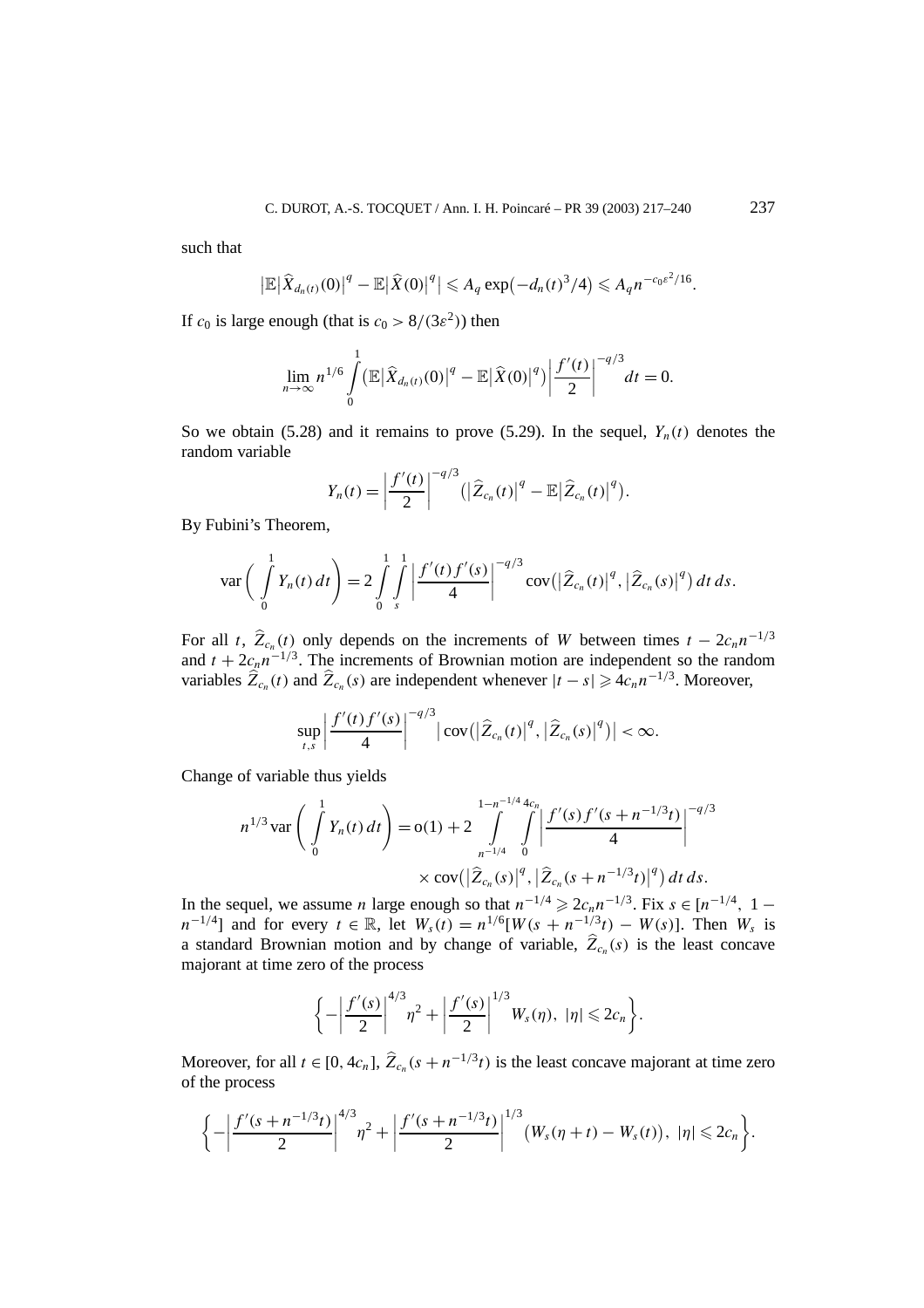For every  $\eta \in \mathbb{R}$ , let  $X(\eta) = -\eta^2 + \tilde{W}_s(\eta)$ , where  $\tilde{W}_s$  is the Brownian motion defined by  $\tilde{W}_s(\eta) = |f'(s)/2|^{1/3} W_s(|f'(s)/2|^{-2/3}\eta)$ . Let  $d_n = c_n |f'(s)/2|^{2/3}$  and for every  $u \in \mathbb{R}$ , let  $\hat{X}_{d_n}(u)$  be the least concave majorant at time *u* of

$$
\{-\eta^2+\tilde{W}_s(\eta),\ |\eta-u|\leqslant 2d_n\}.
$$

Let denote  $\hat{X}_{d_n}(|f'(s)/2|^{2/3}t) - X(|f'(s)/2|^{2/3}t)$  by  $T_n(s, t)$ . Then,  $T_n(s, t)$  is the least concave majorant at time zero of

$$
\left\{-\left|\frac{f'(s)}{2}\right|^{4/3}\eta^2+\left|\frac{f'(s)}{2}\right|^{1/3}(W_s(\eta+t)-W_s(t)),\ |\eta|\leqslant 2c_n\right\}.
$$

Moreover,  $\hat{Z}_{c_n}(s) = \hat{X}_{d_n}(0)$  so by Cauchy–Schwarz inequality,

$$
\begin{split} \left| \, \text{cov} \big( \big| \widehat{Z}_{c_n}(s) \big|^q, \big| \widehat{Z}_{c_n}(s+tn^{-1/3}) \big|^q \big) - \text{cov} \big( \big| \widehat{X}_{d_n}(0) \big|^q, \big| T_n(s,t) \big|^q \big) \right| \\ &\leqslant m_{2q}^{1/2} \mathbb{E}^{1/2} \big( \big| \widehat{Z}_{c_n}(s+tn^{-1/3}) \big|^q - \big| T_n(s,t) \big|^q \big)^2. \end{split} \tag{5.30}
$$

Assume first  $q \leq 1$ . We have (5.24) with  $r = q$  for all positive *x*, *y*. Moreover,  $f''$  is assumed to be bounded. By Lemma 2.2, there thus exists some positive  $C_a$  that does not depend on  $s$  or  $t$  such that the right hand term in  $(5.30)$  is less than or equal to  $C_q(n^{-1/3}c_n^2t)^q$ . Therefore

$$
\lim_{n \to \infty} n^{\alpha} \sup_{t,s} \left[ \text{cov} \left( \left| \widehat{Z}_{c_n} \left( s + t n^{-1/3} \right) \right|^q, \left| \widehat{Z}_{c_n}(s) \right|^q \right) \right] - \text{cov} \left( \left| \widehat{X}_{d_n}(0) \right|^q, \left| T_n(s, t) \right|^q \right) \right] = 0 \tag{5.31}
$$

for all  $\alpha < q/3$ , where the supremum is taken over  $t \in [0, 4c_n]$ ,  $s \in [n^{-1/4}, 1 - n^{-1/4}]$ . From finiteness of  $\mathbb{E}|\hat{X}(0)|^p$  for all  $p > 0$ , Lemma 3.1 and the regularity assumptions on *f* , we have

$$
n^{1/3} \operatorname{var}\left(\int\limits_{0}^{1} Y_n(t) dt\right) = 2 \int\limits_{0}^{1} \int\limits_{0}^{4c_n} \left|\frac{f'(s)}{2}\right|^{-2q/3} \operatorname{cov}\left(\left|\widehat{X}_{d_n}(0)\right|^q, \left|T_n(s,t)\right|^q\right) dt ds + o(1).
$$

Change of variable and Lemma 3.2 finally yields

$$
\lim_{n \to \infty} n^{1/3} \operatorname{var}\left(\int_{0}^{1} Y_n(t) dt\right) = \Gamma_q^2.
$$
 (5.32)

Assume now  $q > 1$ . We have (5.25) with  $r = q$  for all positive x and y. There thus exists some positive  $C_q$  that does not depend on  $s$  or  $t$  such that the right hand term in (5.30) is less than or equal to  $C_q n^{-1/3} c_n^2 t$ , which implies (5.31) for all  $\alpha < 1/3$ . Therefore, (5.32) still holds in the case where  $q > 1$ .

For all  $n \in \mathbb{N}$ , let  $L_n = n^{-1/3} (\log n)^3$ ,  $L'_n = n^{-1/3} \log n$  and let  $N_n$  denote the integer part of  $(L_n + L'_n)^{-1}$ . Let  $a_0 = 0$  and for all  $n \in \mathbb{N}$  and all  $j \in \{0, ..., N_n - 1\}$ , let  $a_{2j+1} = a_{2j} + L_n$  and  $a_{2j+2} = a_{2j+1} + L'_n$ . Then, the intervals  $[a_{2j+1}, a_{2j+2}]$  are the small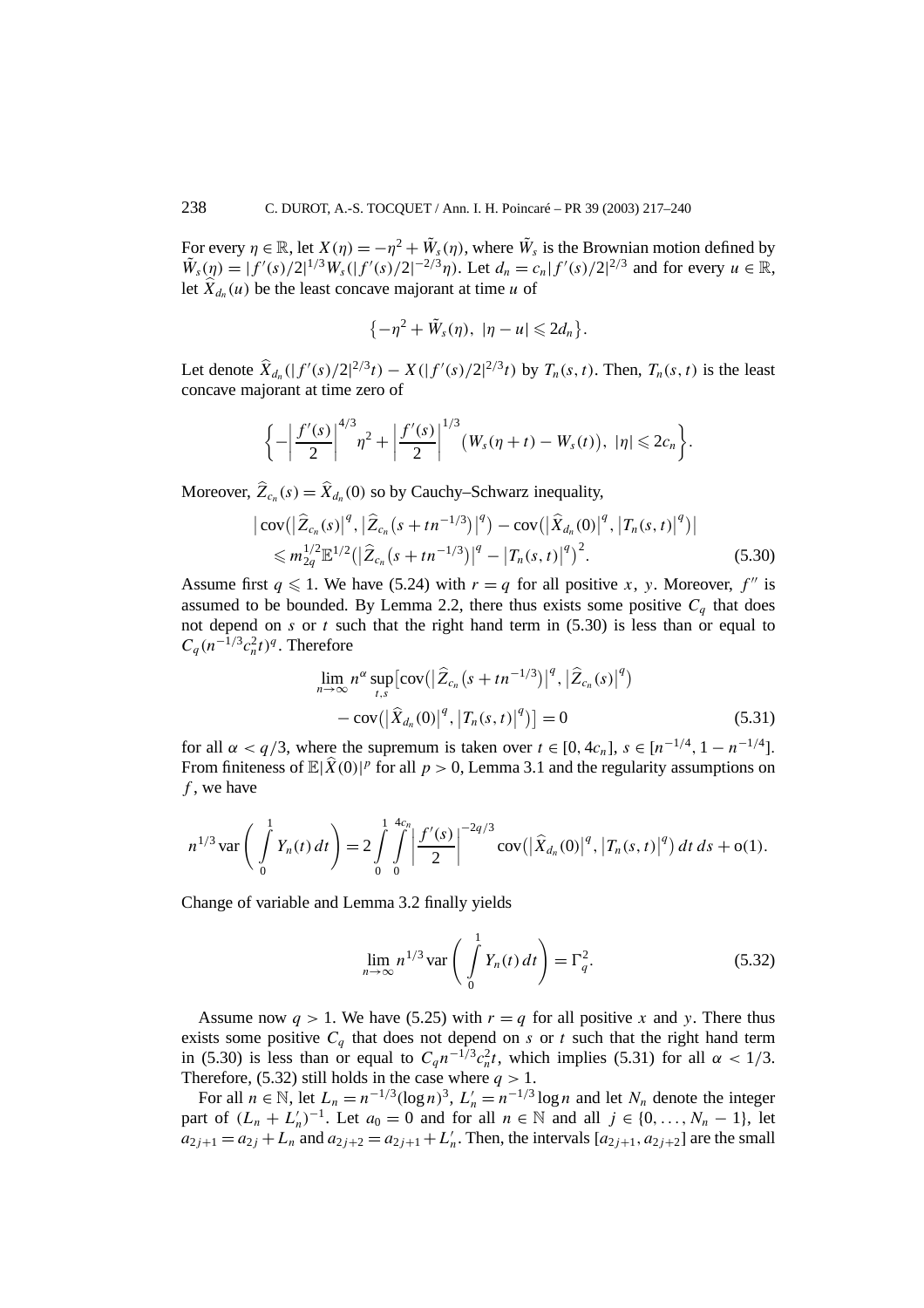blocs of length  $L'_n$  while the intervals  $[a_{2j}, a_{2j+1}]$  are the large blocs of length  $L_n$ . The first derivative of *f* is bounded away from zero and  $\mathbb{E}|\hat{Z}_{c_n}(t)|^{2q}$  is uniformly bounded in *n* and *t*. So there exists some positive *Aq* such that

$$
\mathbb{E}^{1/2}\left(n^{1/6}\int\limits_{a_{2N_n}}^{1}Y_n(t)\,dt\right)^2\leqslant n^{1/6}|1-a_{2N_n}|A_q.\tag{5.33}
$$

By definition, for all  $j \in \{0, ..., N_n\}$ ,  $a_{2j} = j(L_n + L'_n)$ . We thus have  $1 - L_n - L'_n \le$  $a_{2N_n} \leq 1$  and therefore the right hand term in inequality (5.33) converges to zero as *n* goes to infinity. Let  $S_n$  be defined by

$$
S_n = n^{1/6} \sum_{j=0}^{N_n-1} \int_{a_{2j+1}}^{a_{2j+2}} Y_n(t) dt.
$$

The random variables  $Y_n(t)$  are centered at expectation and therefore

$$
\mathbb{E}(S_n)^2 = n^{1/3} \sum_{i,j} \int_{a_{2j+1}}^{a_{2j+2}} \int_{a_{2i+1}}^{a_{2i+2}} \mathrm{cov}(Y_n(t), Y_n(s)) dt ds.
$$

For all  $i \neq j$ ,  $t \in [a_{2i+1}, a_{2i+2}]$  and  $s \in [a_{2i+1}, a_{2i+2}]$ , we have  $|t - s| \geq L_n$  so  $Y_n(t)$ and *Y<sub>n</sub>*(*s*) are independent whenever *n* is large enough (that is  $(\log n)^{8/3} \ge 4c_0^{1/3}$ ). So we have for large enough *n*

$$
n^{1/3} \sum_{i \neq j} \int_{a_{2j+1}}^{a_{2j+2}} \int_{a_{2i+1}}^{a_{2i+2}} \mathrm{cov}(Y_n(t), Y_n(s)) dt ds = 0.
$$

Moreover,  $|\text{cov}(Y_n(t), Y_n(s))|$  is uniformly bounded in *n* and *t* so there exists some positive  $A'_q$  such that

$$
n^{1/3}\sum_{j=0}^{N_n-1}\int\limits_{a_{2j+1}}^{a_{2j+2}}\int\limits_{a_{2j+1}}^{a_{2j+2}}\mathrm{cov}(Y_n(t),Y_n(s))\,dt\,ds\leqslant n^{1/3}N_n(L'_n)^2A'_q,
$$

which converges to zero as *n* goes to infinity. Therefore,  $\mathbb{E}(S_n)^2$  converges to zero as *n* goes to infinity and it follows from (5.33) that

$$
n^{1/6}\int\limits_{0}^{1}Y_n(t)\,dt=n^{1/6}\sum\limits_{j=0}^{N_n-1}\int\limits_{a_{2j}}^{a_{2j+1}}Y_n(t)\,dt+R_n,
$$

where  $\mathbb{E}^{1/2}(R_n)^2$  converges to zero as *n* goes to infinity. We shall now use the central limit theorem under Lindeberg condition. The random variables  $\xi_{n,j} = n^{1/6} \int_{a_{2j}}^{a_{2j+1}} Y_n(t) dt$